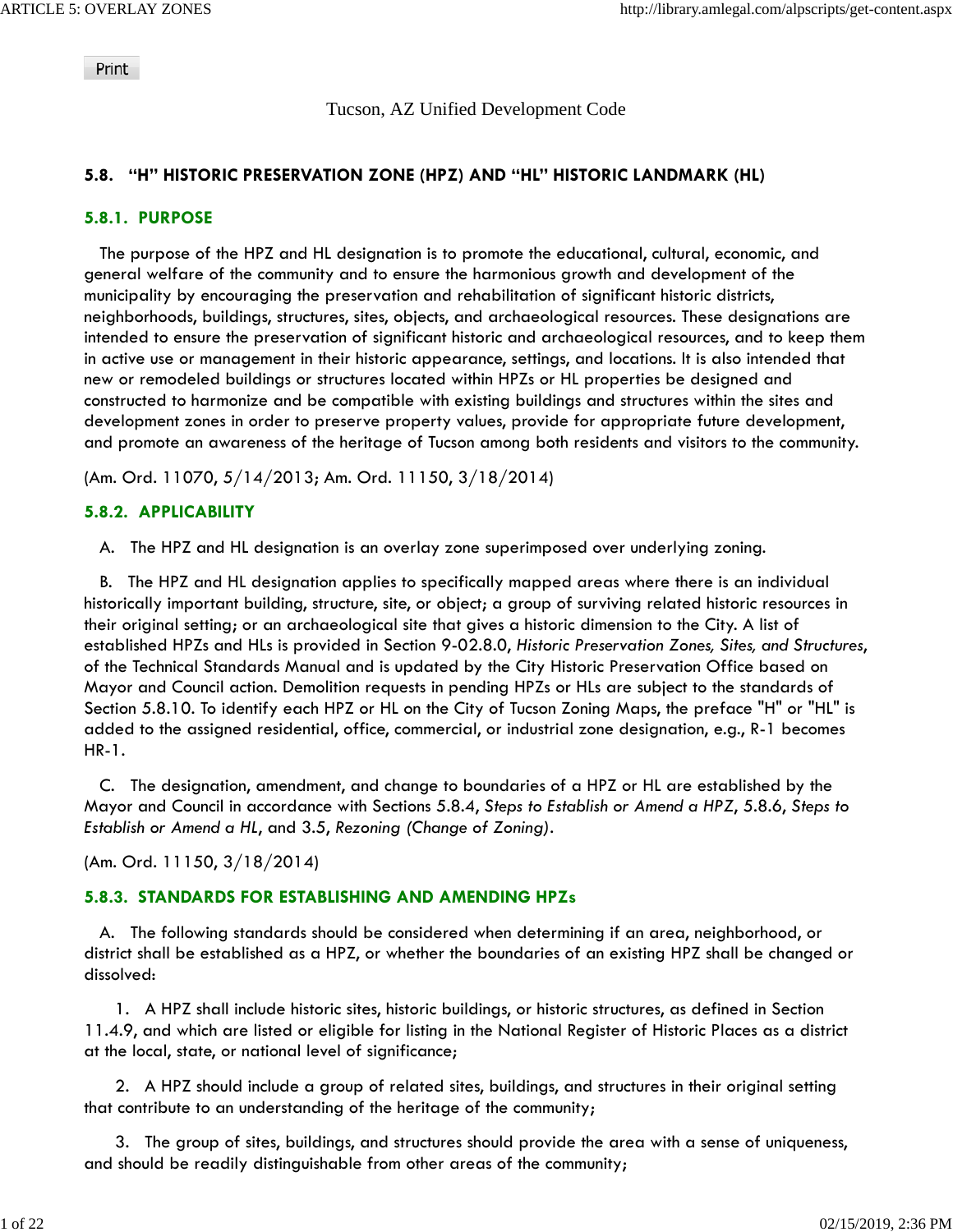4. There should be a sufficient number of buildings and structures of related or similar characteristics to make a recognizable entity; and,

 5. Properties that meet the aforementioned criteria may be proposed for designation as a HPZ Contributing Property.

### B. **Proposed HPZ**

1. An area may be proposed for HPZ designation or amendment by any of the following:

a. The Mayor and Council;

 b. The property owners of fifty-one percent or more of the land area of the proposed HPZ (for calculation only, one owner per property); or,

 c. Sixty-five percent or more of the property owners within the proposed HPZ (for calculation only, one owner per property).

(Am. Ord. 11150, 3/18/2014)

# **5.8.4. STEPS TO ESTABLISH OR AMEND A HPZ**

### A. **Nomination Proposal**

 A nomination proposal for a proposed HPZ is provided to both the City Historic Preservation Office and the PDSD Director for review and recommendation to the Tucson-Pima County Historical Commission Plans Review Subcommittee for formal consideration of the nomination. The nomination proposal should include a completed application form, with a map outlining the geographic boundaries of the proposed area, a summary of the historic resources in the proposed HPZ, and a completed National Register of Historic Places form, or National Register nomination, or a State of Arizona Historic Property Inventory Form. Multiple photographs and attached Statements of Significance and Integrity must also be attached to the nomination proposal. Proposed HPZs will also require a list of recommended Advisory Board Members.

 Staff shall review the survey and inventory information and accept or reject the application within 14 days of submittal.

# B. **Tucson-Pima County Historical Commission Plans Review Subcommittee**

### 1. **Public Meeting**

 The applicant presents the nomination proposal materials and any other evidence of historical significance and integrity in a public meeting. The Tucson-Pima County Historical Commission Plans Review Subcommittee votes to recommend approval or denial of the nomination.

### 2. **Recommendation**

 If the Tucson-Pima County Historical Commission Plans Review Subcommittee votes to recommend approval, the applicant receives a recommendation letter from the PDSD Director as formal notification that the nomination proposal will be forwarded to the Mayor and Council to initiate the establishment or amendment of the HPZ.

# C. **Initiation**

 The Mayor and Council make a decision whether to initiate the establishment or amendment of a HPZ. An amendment to the designations of properties within an established HPZ does not require initiation by the Mayor and Council.

# 1. **Public Meeting**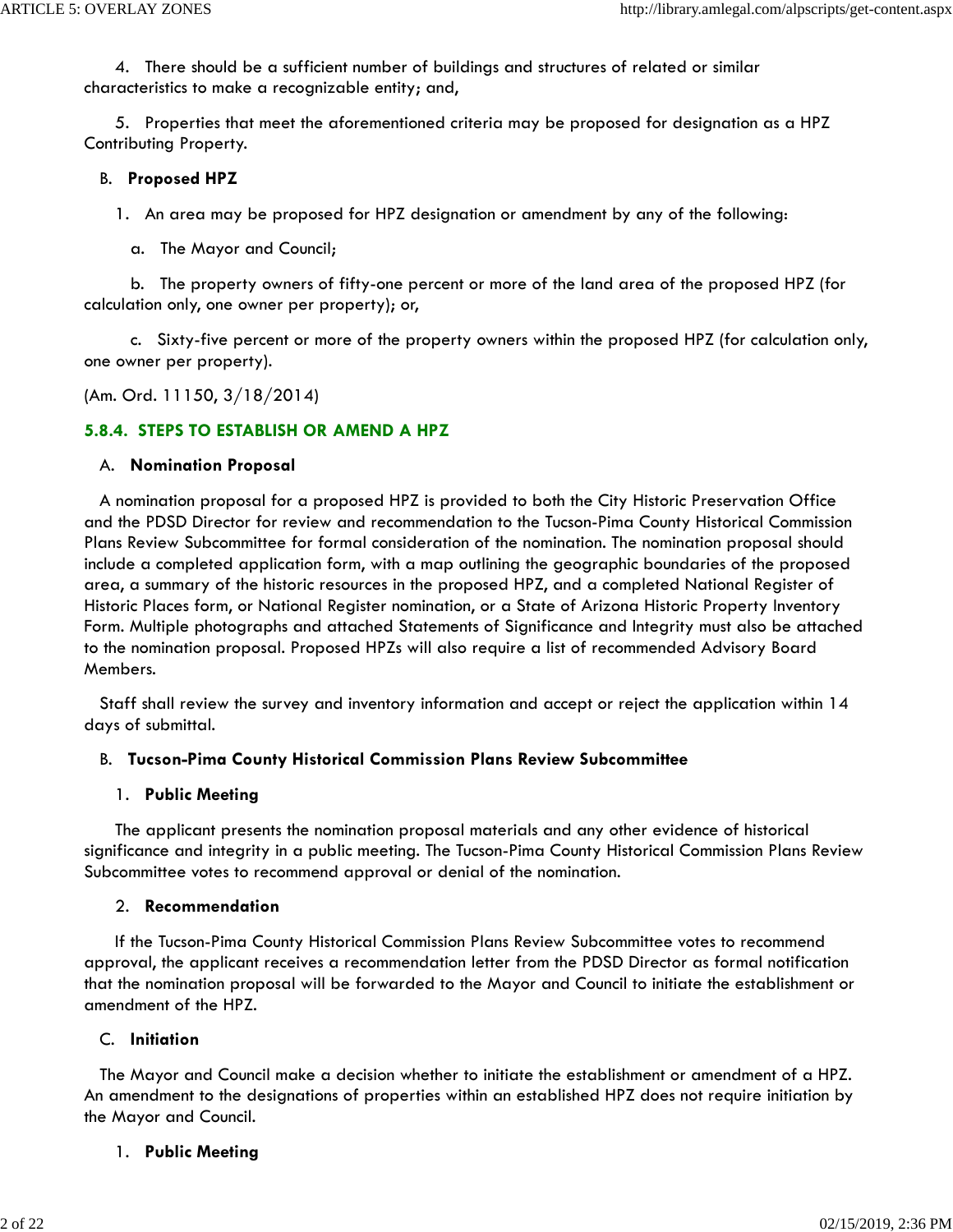Requests to initiate the consideration of establishing or amending a HPZ are considered by the Mayor and Council in a public meeting.

#### 2. **Decision**

 The Mayor and Council shall make the decision whether to initiate the process to consider the establishment of, or amendment to, a HPZ. As part of the decision to initiate, the Mayor and Council shall determine the proposed boundaries of the HPZ and appoint a HPZ Advisory Board to assist in the evaluation. Appointment, terms, and qualifications of the HPZ Advisory Board shall be in accordance with Section 2.2.8.

 The nomination proposal and decision are forwarded to the Zoning Examiner in accordance with Section 3.5, *Rezoning (Change of Zoning)*.

### 3. **Expiration of Initiation**

 The initiation by the Mayor and Council of the establishment of, or amendment to, a HPZ expires five years from the date the Mayor and Council make the decision to initiate.

#### D. **Additional Requirements for HPZs**

#### 1. **Design Standards and Cultural Inventory and Survey**

 It is the responsibility of the applicant and HPZ Advisory Board to recommend design standards for the proposed HPZ. The proposed design standards shall be submitted to the Mayor and Council with the survey and inventory. The applicant shall consult with the City Historic Preservation Office during the preparation of the Cultural Inventory and Survey and Design Standards. Refer to Section 5.8.6, *Design Standards* and Technical Standards Manual Section 9-02.0.0.

#### E. **Change of Zoning**

 Upon acceptance of the Design Standards and Inventory and Survey information by the City Historic Preservation Office and the PDSD Department, the application is reviewed by the Zoning Examiner and considered for approval in accordance with Section 3.5, *Rezoning (Change of Zoning)*. The Zoning Examiner recommendation is then forwarded to the Mayor and Council. The Mayor and Council decision on the change of zoning may include the designation of buildings, structures, or sites as Contributing, Non-Contributing or Intrusive, and the designation of the boundaries of the HPZ.

#### F. **Dissolution of a HPZ**

 Dissolution of a HPZ is reviewed and considered for approval in accordance with Section 3.5, *Rezoning (Change of Zoning)*.

(Ord. 11150, 3/18/2014)

# **5.8.5. STANDARDS FOR ESTABLISHING AND AMENDING HLs**

 A. The following standards should be considered when determining if an area shall be established as a HL or whether the boundaries of an existing HL shall be changed or dissolved.

 1. A HL shall include historic sites, historic buildings, or historic structures, as defined in Section 11.4.9, *Definitions*, and which are individually listed or individually eligible for listing in the National Register of Historic Places at the local, state, or national level of significance.

 2. A HL should include a group of related sites , buildings , and structures in their original setting that contribute to an understanding of the heritage of the community.

# B. **Proposed HL**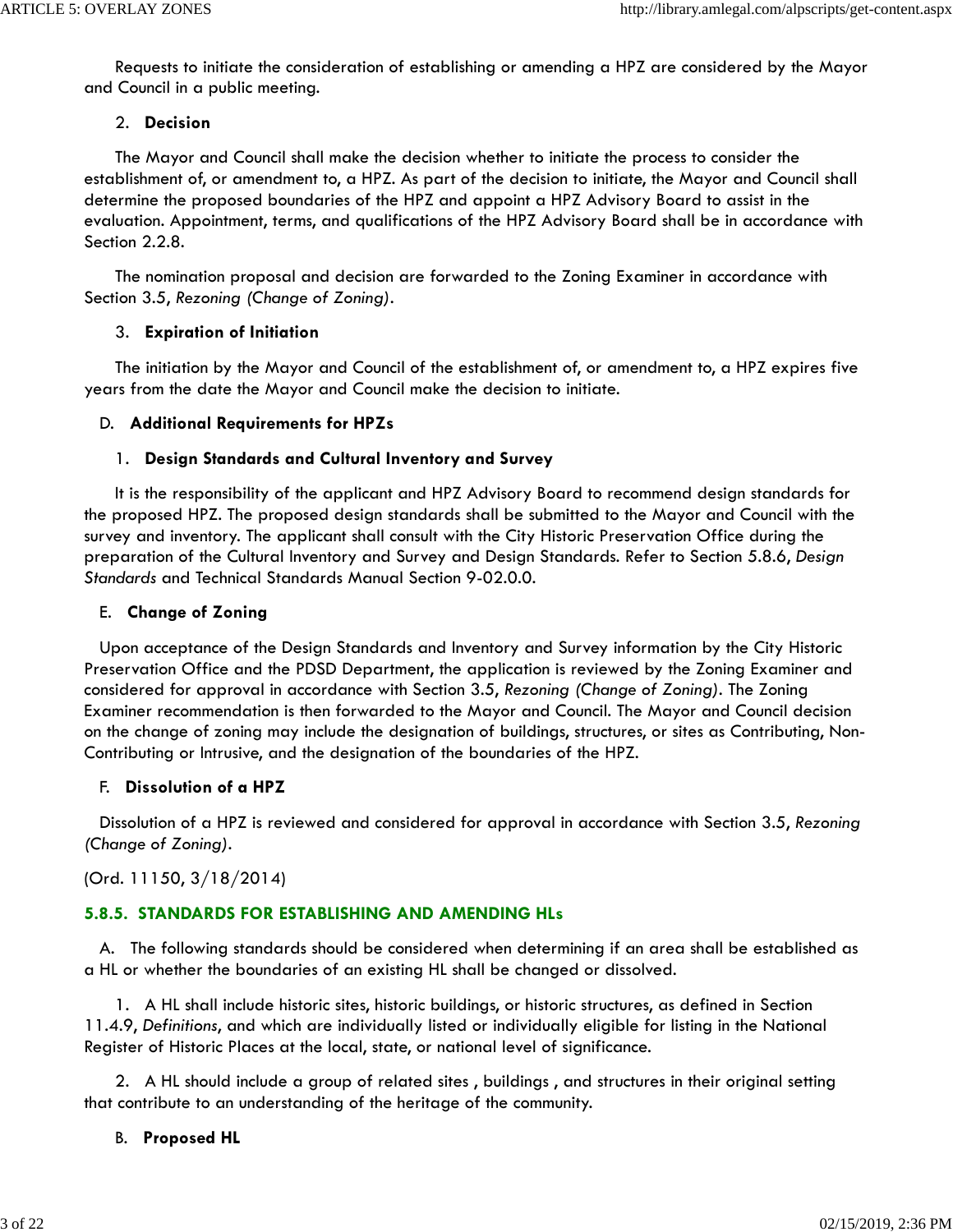An area may be proposed for HL designation or amendment by any of the following:

1. The Mayor and Council;

 2. The owner(s) of the proposed HL, if it is a single property, or all of the owners if more than one property; or

3. The Tucson-Pima County Historical Commission Plans Review Subcommittee.

(Ord. 11150, 3/18/2014)

### **5.8.6. STEPS TO ESTABLISH OR AMEND A HL**

#### A. **Nomination Proposal**

 A nomination proposal for the proposed Historic Landmark is provided to the City Historic Preservation Office, the PDSD Director and the Tucson-Pima County Historical Commission Plans Review Subcommittee for review and recommendation to the Zoning Examiner. The nomination proposal shall include a map outlining the geographic boundaries of the proposed area, a summary of the historic resources in the proposed HL, and a completed National Register of Historic Places form, or National Register nomination, or a State of Arizona Historic Property Inventory Form. Multiple photographs and attached Statements of Significance and Integrity must also be attached to the nomination proposal.

 Staff shall review the survey and inventory information for eligibility criteria and completeness. Staff shall accept or reject the nomination proposal within 14 days of submittal.

### B. **Tucson-Pima County Historical Commission Plans Review Subcommittee**

#### 1. **Public Meeting**

 The applicant presents the nomination proposal materials and any other evidence of historical significance and integrity in a public meeting. The Tucson-Pima County Historical Plans Review Subcommittee votes to recommend approval or denial of the nomination.

#### 2. **Recommendation**

 If the Tucson-Pima County Historical Commission Plans Review Subcommittee votes to recommend approval of the nomination proposal, the applicant receives a letter from the PDSD Director. This letter acts as formal notification that the nomination proposal has been recommended for approval, and the applicant may proceed with the submittal of the HL rezoning application and materials.

#### C. **Change of Zoning**

 The rezoning application and nomination materials are reviewed by the Zoning Examiner and considered for approval in accordance with Section 3.5*Rezoning (Change of Zoning)* and must comply with all rezoning steps. The Zoning Examiner recommendation shall include findings verifying designation eligibility and any land use impacts of the proposed HL. The Zoning Examiner's recommendations regarding land use impacts are for consideration by the Mayor and Council but are to be presented separately from findings regarding the HL eligibility, and are not intended to place special rezoning conditions on the proposed HL. The Zoning Examiner's recommendations are forwarded to the Mayor and Council. The Mayor and Council decision on the change of zoning may include the designation of buildings, structures, or sites as Contributing, Non-Contributing or Intrusive, and the designation of a HL.

### D. **Additional Requirements for HLs**

### 1. **Design Standards**

 Refer to Section 5.8.9 for HL Design Standards. Consultation with the City Historic Preservation Office may be necessary in special cases.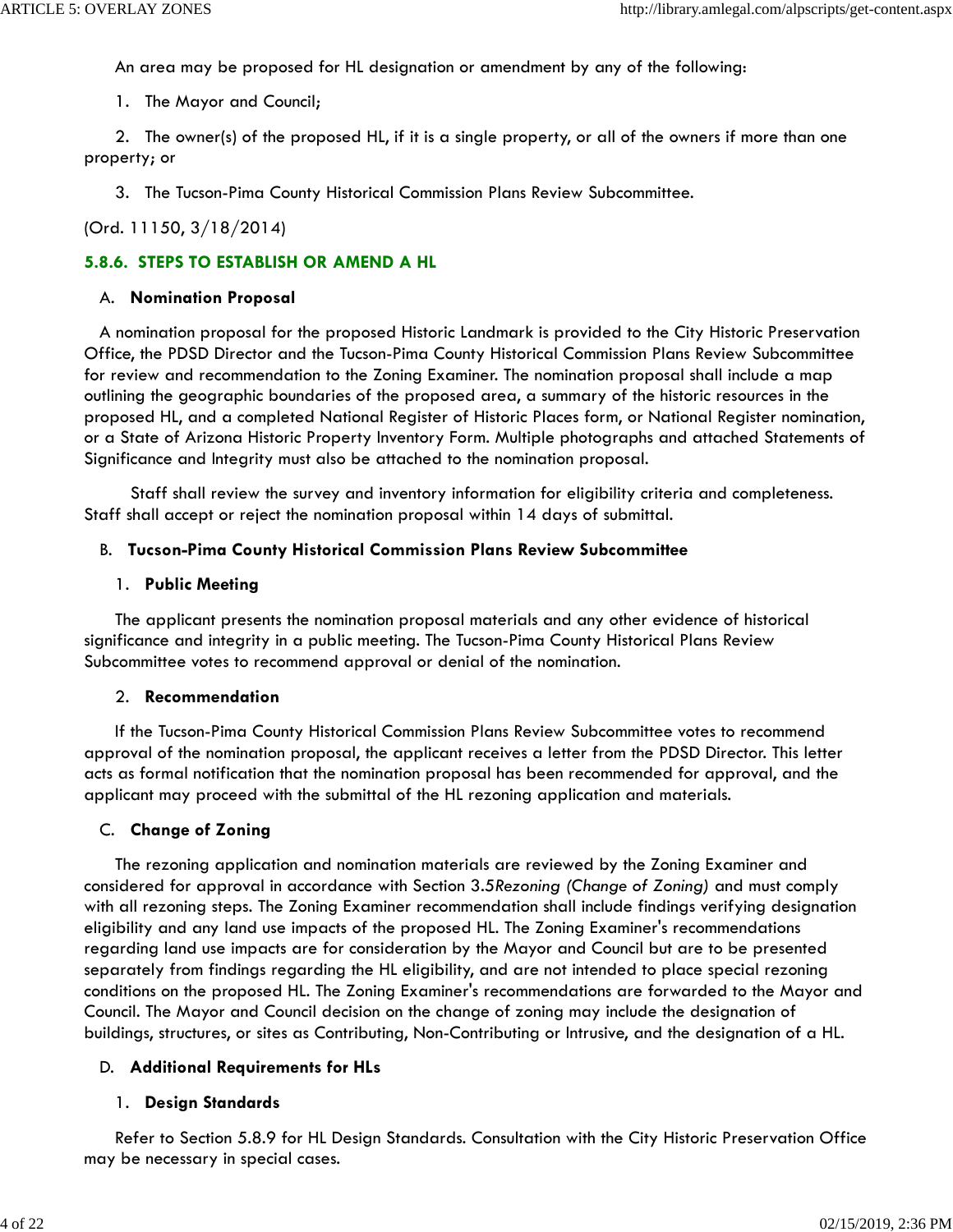### E. **Dissolution of a HL**

 Dissolution of a HL is reviewed and considered for approval in accordance with Section 3.5, *Rezoning (Change of Zoning)*.

(Ord. 11150, 3/18/2014; Am. Ord. 11411, 11/22/2016)

# **5.8.7. PERMITTED USES**

The following land uses are permitted in the HPZ.

## A. **Uses Permitted by the Underlying Zoning**

 Uses permitted by the underlying zoning and reasonably accommodated within existing structures without altering the historic nature or significance of the structure.

### B. **Retail Sales by Resident Artisans**

 Retail sales by resident artisans may be permitted notwithstanding limitations of the underlying zoning standards. A proposed resident artisan use is reviewed and considered for approval in accordance with Section 3.3.4, *50' Notice Procedure*. A resident artisan use may be allowed as an accessory use to a principal residential in accordance with the following standards:

 1. The resident artisan use applies only to the applicant's use and the property for which approval was sought;

 2. Retail sales are limited to goods produced on the premises by an artisan residing on the premises limited to the following:

a. Fine and commercial art, sculpture, and writing;

 b. Crafts, including ceramics, metal, wood, jewelry, leather, weaving, antique repair, and custom furniture;

c. Photography; or,

d. Similar activities as may be approved by the PDSD Director.

 3. The exterior appearance of the existing structure is not altered for the purposes of the nonresidential use;

 4. A sign shall identify only the resident artisan or residence and conform to the standards of the HPZ and the *Sign Code*, Chapter 3 of the Tucson Code, except that the size of the sign is limited to one and one-half square feet in area;

 5. Storage, parking, and working areas are landscaped and screened in accordance with Section 7.6, *Landscaping and Screening Standards*, with materials compatible with those in the HPZ as approved by the PDSD Director ;

 6. The resident artisan use occupies no more than 25% of the floor area of the site, nor is there exterior display, activity, or advertisement of products or services;

7. No more than one nonresident is employed on the premises; and,

 8. The activity does not create traffic, parking, noise, odors, waste materials, electrical interference, or any other negative impact that would adversely affect the character of the HPZ.

(Am. Ord. 11150, 3/18/2014)

# **5.8.8. DESIGN REVIEW REQUIRED**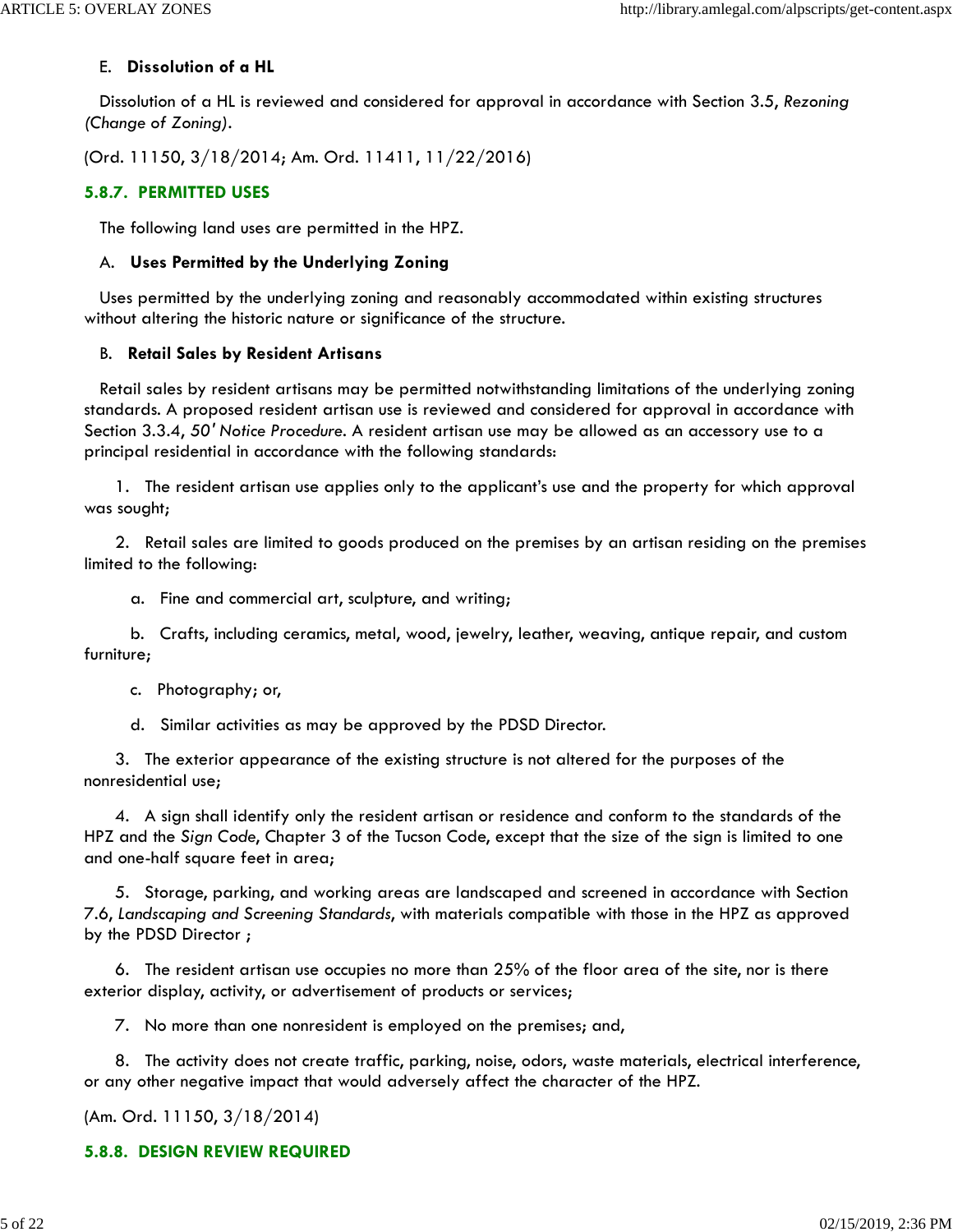#### A. **General**

 1. Review and approval, of all properties, buildings, signs, and structures within an HPZ, is required for all development and improvements, including new construction or improvements that do not require building permits. Proposals are reviewed for compliance with Section 5.8.9, *Design Standards*.

 2. Prior to the submittal of a proposal, the applicant should consult with the applicable historic HPZ Advisory Board and refer to the Secretary of the Interior's Standards for Rehabilitation.

3. Projects are reviewed in accordance with the Full or Minor HPZ Review Procedures.

#### B. **Full HPZ Review Procedure**

#### 1. **Applicability**

 The following project types are reviewed for compliance with the applicable standards in accordance with the Full HPZ Review Procedure:

a. Grading or the erection or construction of a new structure;

 b. A permit for any alteration involving the modification, addition, or moving of any part of an existing structure, including signs, that would affect the exterior appearance, except as provided in Section 5.8.8.C, *Minor HPZ Review*;

 c. Repairs or new construction as provided for in Section 5.8.8.C, *Minor HPZ Review*, that the PDSD Director determines shall be approved under the full review process due to the cumulative effect of phased work that would normally be subject to the applicability of the full HPZ review process;

 d. The construction or enlargement of a parking lot within a HPZ or on a property containing a Historic Landmark; and,

 e. Exceptions. The following project types are reviewed using the Minor HPZ Review Procedure: installation of solar panels or cisterns or installation of or repairs to a roof.

#### 2. **Preliminary Staff Review**

 The applicant must submit a site plan and elevation drawings to the PDSD for preliminary staff review. The PDSD staff reviews the proposed plans for compliance with applicable UDC requirements and any LUC requirements that need to be addressed either through the historic design criteria or a special application for relief. The applicant will be informed in writing of any requirements the proposed plan does not meet.

#### 3. **Application Required**

Submittal of an application to the PDSD is required in order to process the request.

#### 4. **HPZ Advisory Board - Review and Recommendation**

 The applicable HPZ Advisory Board shall review and make a recommendation on the application. The recommendation is forwarded to the Tucson-Pima County Historical Commission.

## 5. **Tucson-Pima County Historical Commission Plans Review Subcommittee - Review and Recommendation**

 The Tucson-Pima County Historical Commission (TPCHC) Plans Review Subcommittee shall review and make a recommendation on the application. The subcommittee's recommendation is forwarded to the PDSD Director.

### 6. **Decision**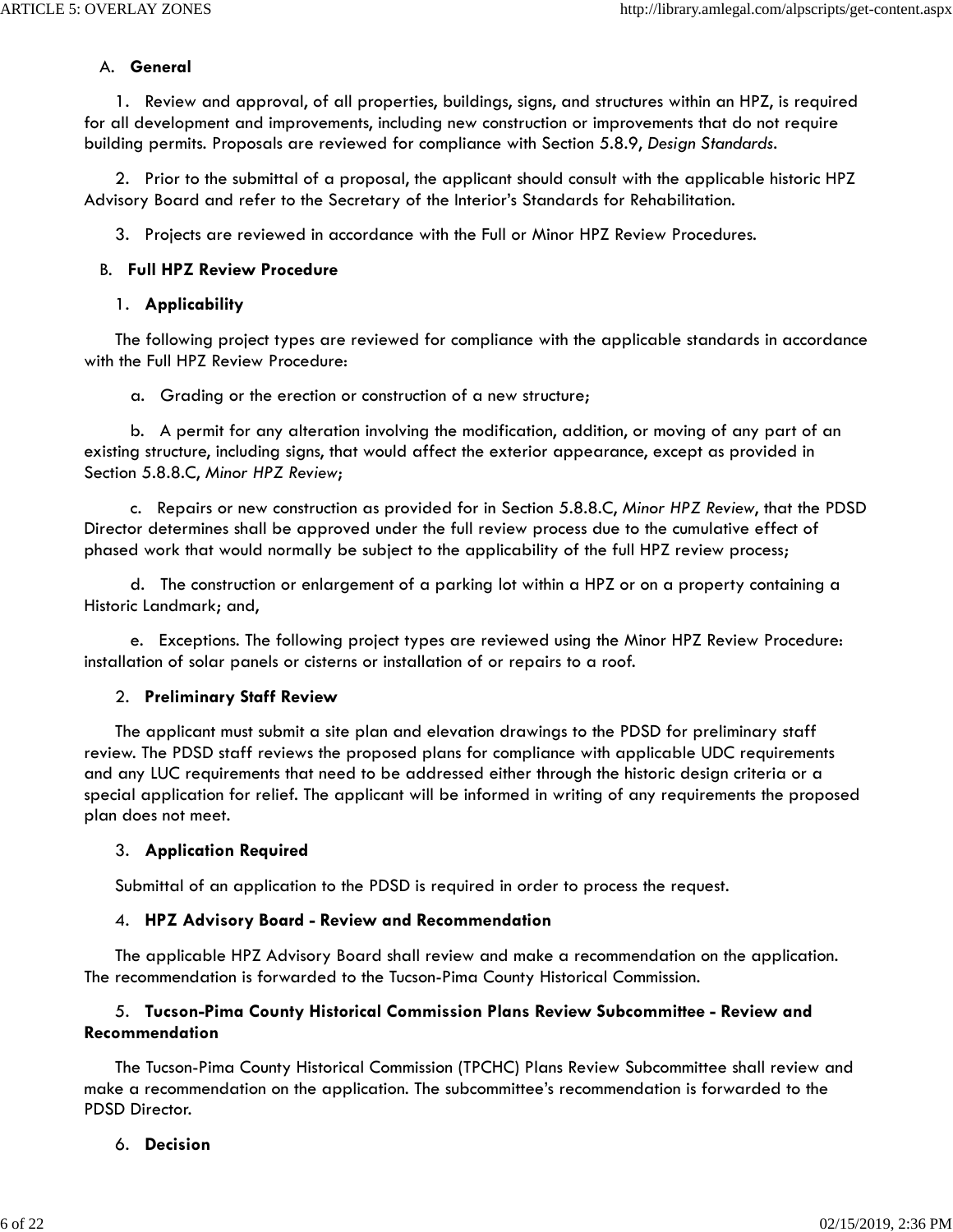The PDSD Director reviews the application and decides whether to approve, approve with conditions, deny, or refer the application back for additional review/recommendation based on revisions to the original proposal. The PDSD Director shall consider the recommendations of the HPZ Advisory Board and the TPCHC Plans Review Subcommittee when considering a decision. The decision shall be provided in writing to the applicant, applicable HPZ Advisory Board, and the TPCHC Plans Review Subcommittee. No building permits will be issued prior to the expiration of the appeal period.

### 7. **Appeals**

 A party of record may appeal the PDSD Director's decision to the Mayor and Council in accordance with Section 3.9.2, *Mayor and Council Appeal Procedure*. Appeals must be filed within 14 days of the effective date of the Director 's decision. For purposes here, the parties of record are the applicant, the applicable HPZ Advisory Board, and the Tucson-Pima County Historical Commission Plans Review Subcommittee.

### 8. **Documentation Required Upon Approval**

 Applicants must submit three copies of the site plan and elevation drawings to the PDSD for formal approval prior to application for building permits.

## C. **Minor HPZ Review**

## 1. **Applicability**

 In general, the Minor HPZ Review Procedure is for projects that do not require building permits. Specifically, the following project types are reviewed for compliance with the applicable standards in accordance with the Minor HPZ Review Procedure:

a. Minor or necessary repairs to a structure provided that:

 (1) The total cost of such improvement is under \$1,500, except for the replacement cost of appliances and mechanical equipment; and,

 (2) The repairs involve replacement with materials of identical or historically accurate design, size, and color to those being replaced.

 b. Emergency repairs provided that the repairs involve replacement with materials of identical or historically accurate design, size, and color to those being replaced;

c. The change in copy of a sign;

 d. Any alteration that does not require a permit involving the modification, addition, or moving of any part of an existing structure that would affect the exterior appearance. Alterations include, but are not limited to, fences and walls, except those alterations that the PDSD Director determines shall be approved under the full review process due to the cumulative effect of phased work that would normally be subject to the applicability of the HPZ review; and,

e. Installation of solar panels or cisterns or installation of or repairs to a roof.

# 2. **Application Required**

An application, including site plan and elevation drawings, is required.

# 3. **On-Site Review Required**

 Upon submittal of the application, a date and time will be scheduled for the applicant, representatives from the applicable HPZ Advisory Board, Tucson-Pima County Historical Commission (TPCHC) Plans Review Subcommittee, and City staff to meet at the project site to discuss the proposal.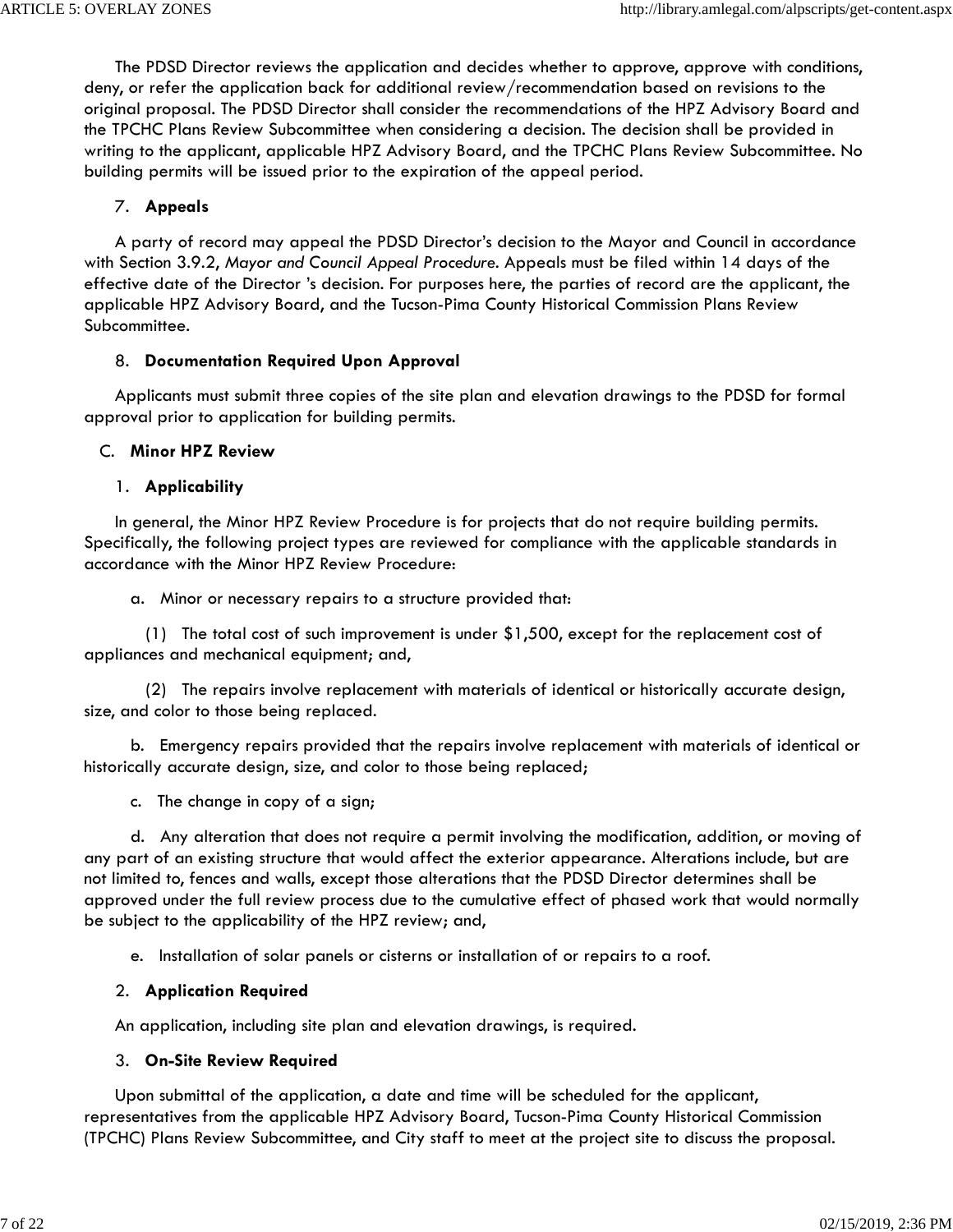#### 4. **Recommendation**

 The representatives from the applicable HPZ Advisory Board and the TPCHC Plans Review Subcommittee review the proposal and make a recommendation on the application to the PDSD Director.

### 5. **PDSD Director Decision**

 The PDSD Director reviews the application and decides whether to approve, approve with conditions, deny, or refer the application back for additional review/recommendation based on revisions to the original proposal. The PDSD Director shall consider the recommendations of the HPZ Advisory Board and the TPCHC Plans Review Subcommittee when considering a decision.

### 6. **Documentation Required**

 If approved, the applicant must submit three copies of the plans for formal approval by PDSD staff prior to application for building permits, if required.

(Am. Ord. 11150, 3/18/2014)

## **5.8.9. DESIGN STANDARDS**

 The HPZ Advisory Boards, Tucson-Pima County Historical Commission, staff, PDSD Director, and Mayor and Council shall be guided by the design standards in this section and the Technical Standards Manual when evaluating proposed development applications within the HPZ. Proposed development within the HPZ shall be in compliance with the following standards and the standards of the applicable HPZ as provided in Section 9-02.7.0, *Specific Historic Preservation Zone Guidelines*, the Technical Standards Manual.

### A. **Generally**

### 1. **Historic Landmark**

 Alterations or additions to a Historic Landmark shall properly preserve the historic and architectural characteristics that make it unique, and any changes or additions shall conform to the intrinsic and unique character of the building or structure itself. Any alterations to the interior of a publicly owned Historic Landmark shall be reviewed. The applicant should refer to the Secretary of the Interior's Standards for Rehabilitation when tax certification for rehabilitation work is contemplated.

# 2. **Contributing Property**

 Alterations or additions to a Contributing Property within an HPZ shall reflect the architectural style and characteristics of the existing structure. The property may be renovated to an earlier historic style that applied to the property. In addition, such alterations or additions shall generally conform to the design standards of Contributing Properties within the development zone of the site.

### 3. **New Construction or Noncontributing Property**

 New construction or alterations or additions to a Noncontributing Property within an HPZ shall reflect the architectural style of, and be compatible with, the Contributing Properties located within its development zone.

# B. **Height**

 Heights of principal structures in the project's development zone are used to compare to proposed new construction of, or additions to, principal structures. Likewise, the height of proposed accessory structures is compared to other accessory structure heights in the development zone. (See Figure 5.8-A.)

# 1. **Historic Landmark**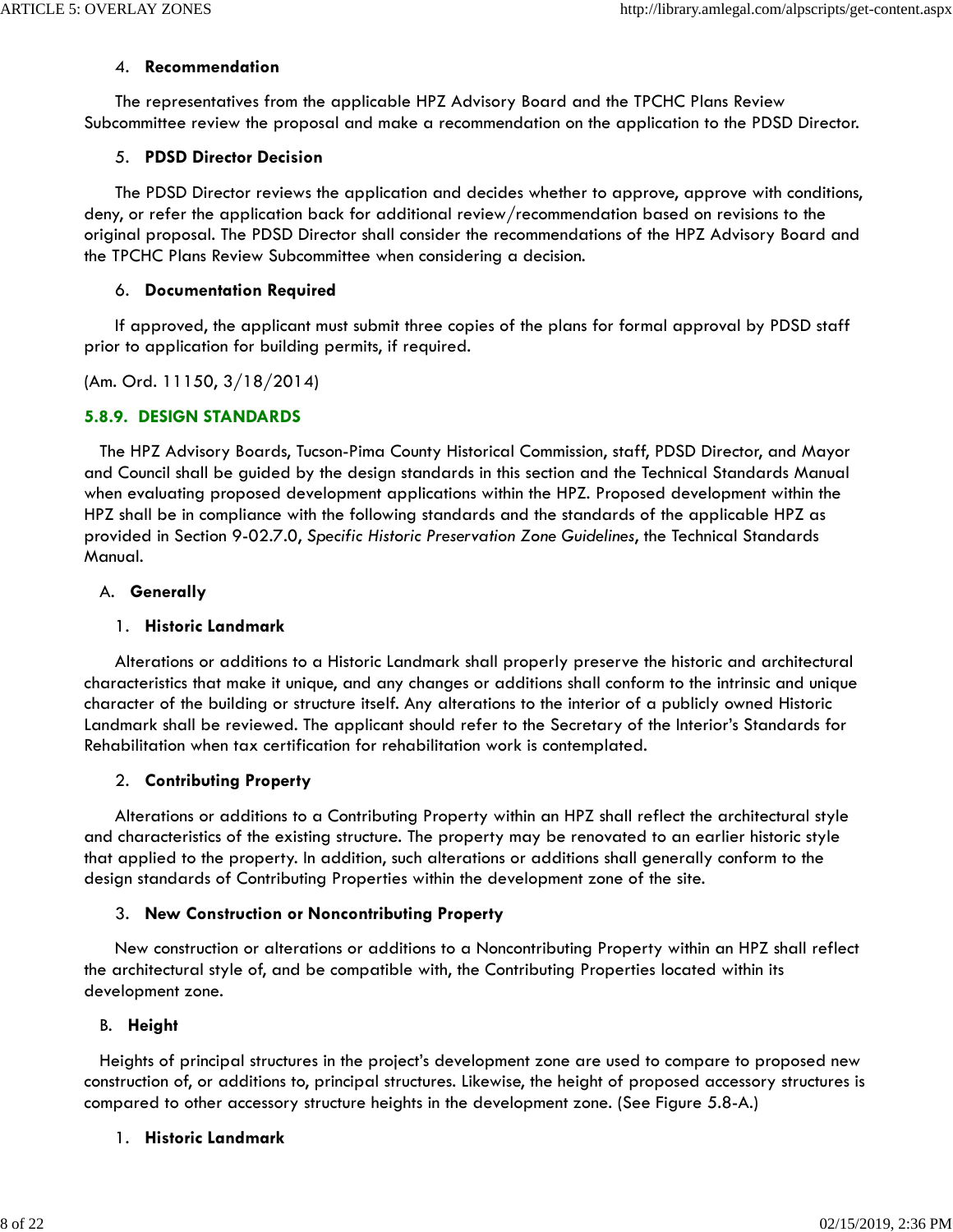Alterations or additions to a Historic Landmark shall be no higher than the tallest comparable feature of the existing structure.

## 2. **Contributing Property**

 Alterations or additions to a Contributing Property shall be constructed no higher than the tallest Contributing Property located within its development zone and shall generally conform to the typical height within the development zone.

### 3. **New Construction or Noncontributing Property**

 New construction or alterations or additions to a Noncontributing Property shall be constructed no higher than the tallest Contributing Property located within its development zone and shall generally conform to the typical height within the development zone.



**Figure 5.8-A: Height Compatibility**

### C. **Setbacks** (See Figure 5.8-B.)

# 1. **Historic Landmark**

 Alterations or additions to a Historic Landmark shall maintain the original front setback of the existing structure or the prevailing setback existing within its development zone, provided that such a setback is compatible with the historic character of the existing structure. Interior perimeter yard setbacks shall be consistent with those existing within the development zone.

# 2. **Contributing Property**

 Alterations or additions to a Contributing Property shall maintain the prevailing street and interior perimeter yard setbacks existing within its development zone.

# 3. **New Construction or Noncontributing Property**

 New construction or alterations or additions to a Noncontributing Property shall maintain the prevailing street and interior perimeter yard setbacks existing within its development zone.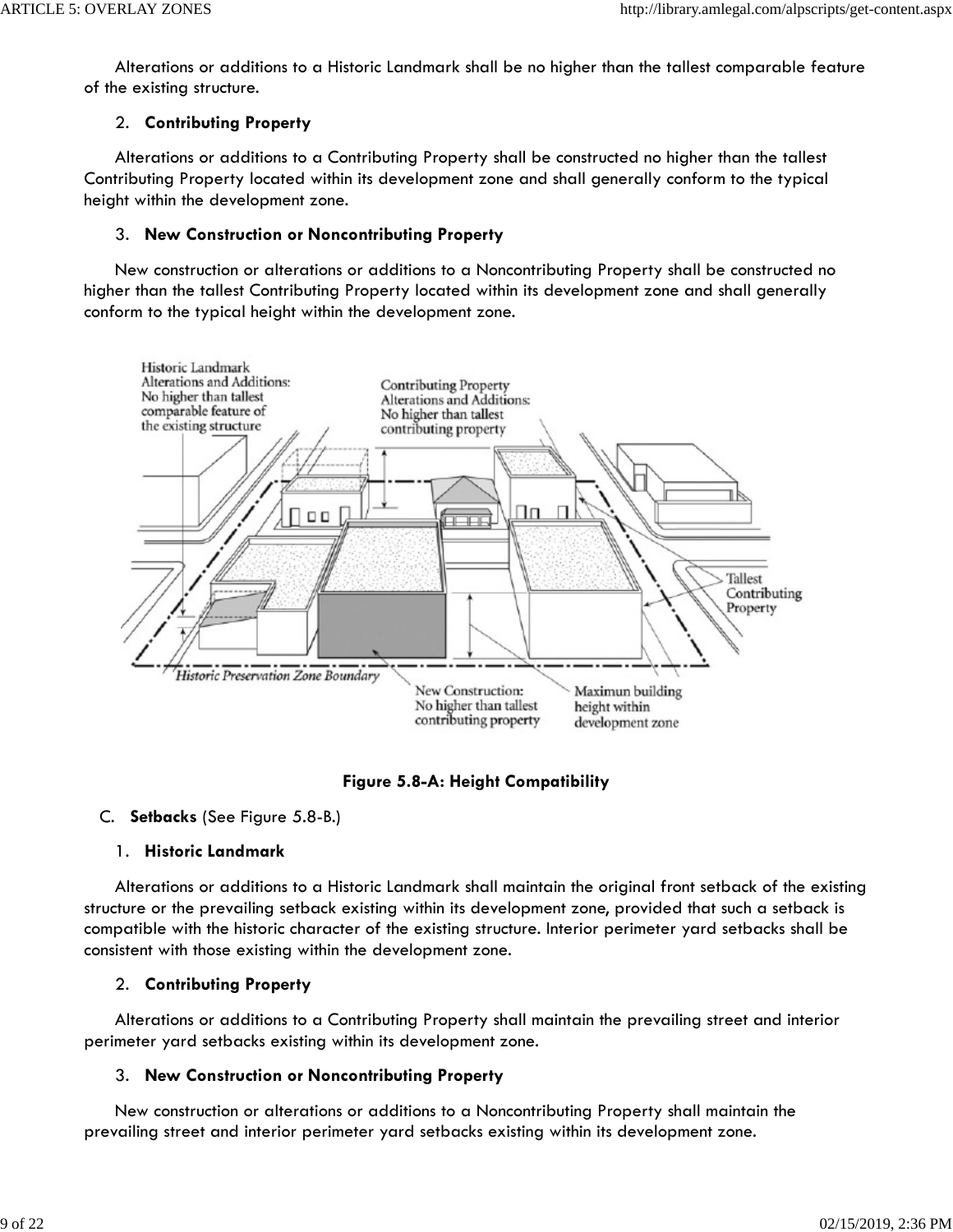



# D. **Proportion**

## 1. **Historic Landmark**

Alterations or additions to a Historic Landmark shall reflect the proportions of the existing structure.

# 2. **Contributing Property**

 Alterations or additions to a Contributing Property shall be consistent with the proportions of the existing structure and with the prevailing proportions of Contributing Properties within its development zone.

# 3. **New Construction or Noncontributing Property**

 New construction or alterations or additions to a Noncontributing Property shall reflect the prevailing proportions of Contributing Properties within its development zone.

# E. **Roof Types**

### 1. **Historic Landmark**

 Alterations or additions to a Historic Landmark shall have a roof compatible in configuration, mass, and materials to that of the architectural style of the existing structure.

# 2. **Contributing Property**

 Alterations or additions to a Contributing Property shall have a roof compatible in configuration, mass, and materials to that of the architectural style of the existing structure.

# 3. **New Construction or Noncontributing Property**

 New construction or alterations or additions to a Noncontributing Property shall have a roof compatible in configuration, mass, and materials to the prevailing historic style and period of the existing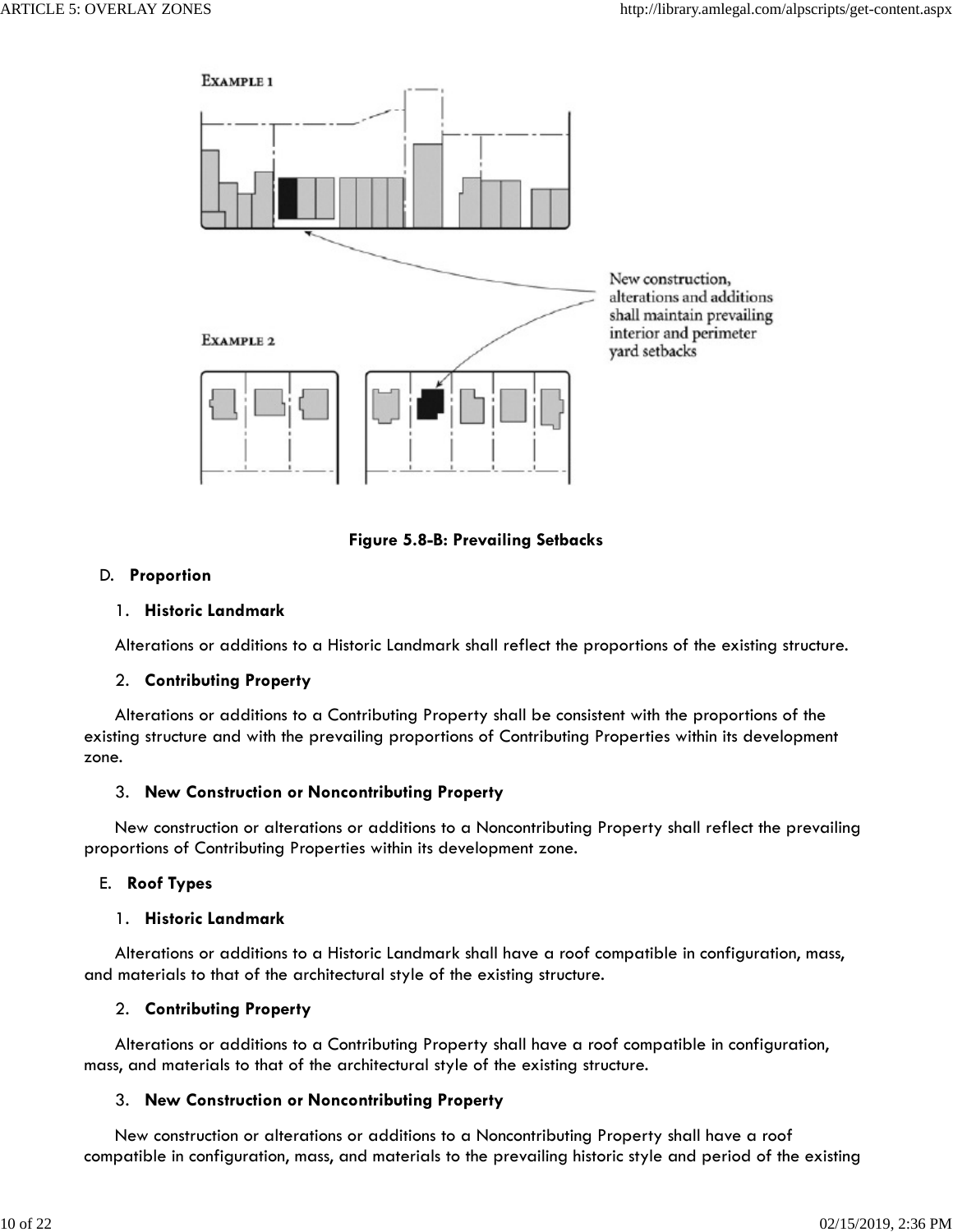structures within the development zone in which the proposed structure will be constructed.

#### F. **Surface Texture**

#### 1. **Historic Landmark**

 Surface texture of alterations or additions to a Historic Landmark shall be appropriate to the historic style of the existing structure and the period in which it was constructed.

### 2. **Contributing Property**

 Surface texture of alterations or additions to a Contributing Property shall be appropriate to the historic style of the existing structure.

### 3. **New Construction or Noncontributing Property**

 New construction or alterations or additions to a Noncontributing Property shall have a surface texture that is appropriate to the historic style of similar structures within the development zone and shall reflect the historic periods existing within the HPZ.

### G. **Site Utilization**

### 1. **Historic Landmark**

 Site utilization of a Historic Landmark shall be appropriate to the historic period in which the existing structure was built.

### 2. **Contributing Property**

 Site utilization of alterations or additions to a Contributing Property shall be consistent with the site utilization of Contributing Properties within the development zone.

### 3. **New Construction or Noncontributing Property**

 Site utilization of new construction or alterations or additions to a Noncontributing Property shall be consistent with the site utilization of Contributing Properties within the development zone.

### H. **Projections and Recessions**

### 1. **Historic Landmark**

 Projections and recessions of a Historic Landmark, such as porches, steps, awnings, overhangs, entrances, and windows, shall be appropriate to the style of the existing structure and the historic period in which it was built.

### 2. **Contributing Property**

 Projections and recessions of a Contributing Property, such as porches, steps, awnings, overhangs, entrances, and windows, shall be appropriate to the style of the existing structure.

### 3. **New Construction or Noncontributing Property**

 New construction or alterations or additions to a Noncontributing Property shall have projections and recessions, such as porches, steps, awnings, overhangs, entrances, and windows, that are compatible with the existing historic styles within the development zone and reflect the historic periods of the HPZ.

### I. **Details**

### 1. **Historic Landmark**

Architectural details of a Historic Landmark, such as cornices, lintels, arches, grill work, shutters,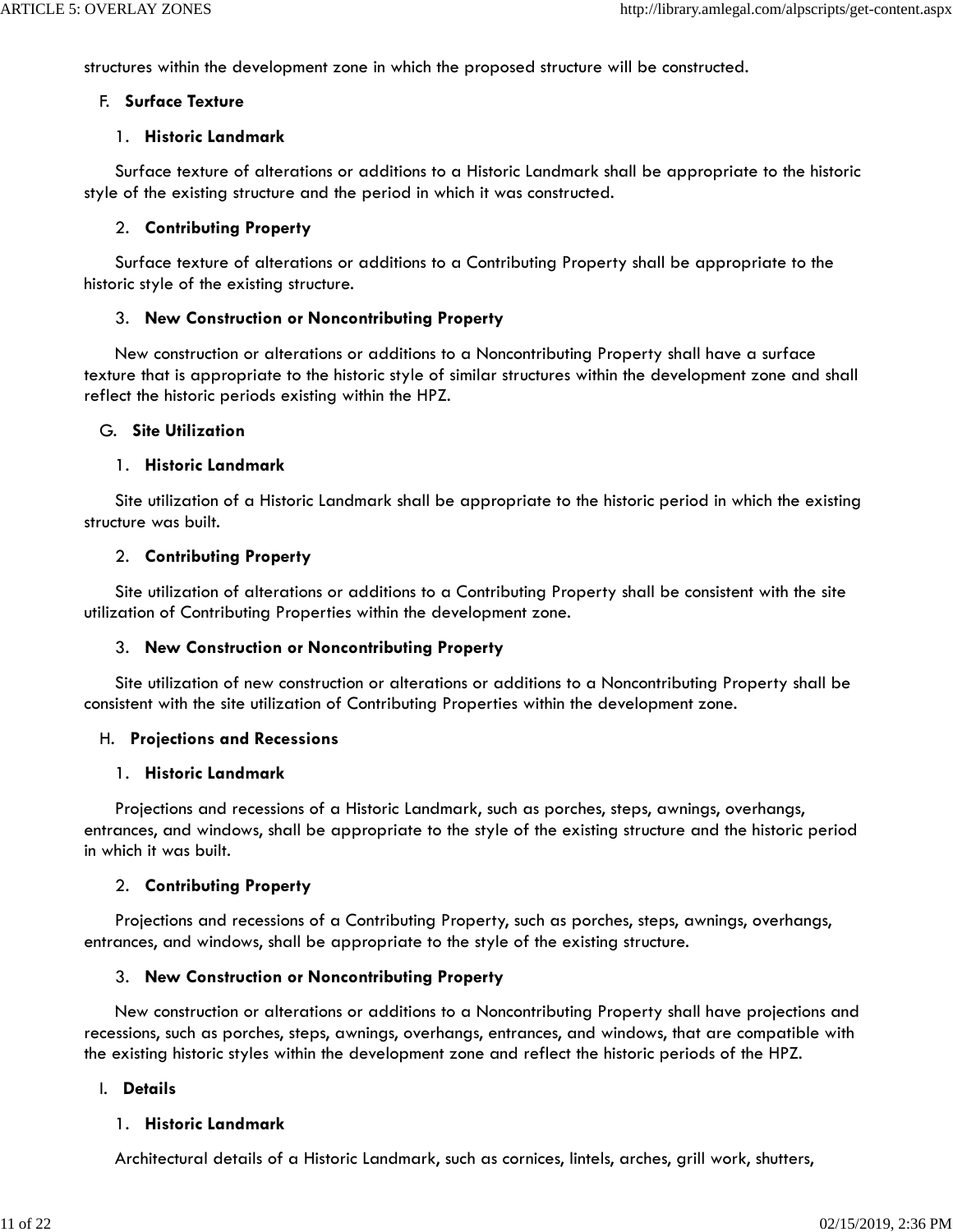window and door trim, and canales, shall be appropriate to the historic style of the existing structure and the historic period in which it was built.

### 2. **Contributing Property**

 Architectural details of a Contributing Property, such as cornices, lintels, arches, grill work, shutters, window and door trim, and canales, shall be appropriate to the historic style of the existing structure.

## 3. **New Construction or Noncontributing Property**

 New construction or alterations or additions to a Noncontributing Property shall have architectural details, such as cornices, lintels, arches, grill work, shutters, window and door trim, and canales, that are compatible with the existing historic styles and historic periods of Contributing Properties within the development zone.

### J. **Building Form**

### 1. **Historic Landmark**

 Size, mass, and scale of alterations or additions to a Historic Landmark shall be compatible with those of the existing structure.

## 2. **Contributing Property**

 Size, mass, and scale of alterations or additions to a Contributing Property shall be compatible with the existing structure and with the Contributing Properties within the development zone.

## 3. **New Construction or Noncontributing Property**

 New construction or alterations or additions to a Noncontributing Property shall have size, mass, and scale that are compatible with the existing Contributing Properties within the development zone.

### K. **Rhythm**

### 1. **Historic Landmark**

 The proportion, pattern, and rhythm of openings of additions or alterations to a Historic Landmark shall be compatible with those of the existing structure.

### 2. **Contributing Property**

 The proportion, pattern, and rhythm of openings of additions or alterations to a Contributing Property shall be compatible with those of the existing structure and with those of Contributing Properties in its development zone.

# 3. **New Construction or Noncontributing Property**

 New construction or alterations or additions to a Noncontributing Property shall reflect the proportion, pattern, and rhythm of openings of Contributing Properties in its development zone.

### L. **Additional Review Standards**

 To provide flexibility in the review of applications that reflect the diverse and unique characteristics of the various HPZs, other pertinent factors generally affecting the appearance, harmony, and efficient functioning of the HPZ may be used as appropriate for the particular application, such as the following:

### 1. **Color**

 Color of a building or structure, including trim, roof, and other details, shall be appropriate to the architectural style of the subject structure and its historic period. Color may be reviewed in the context of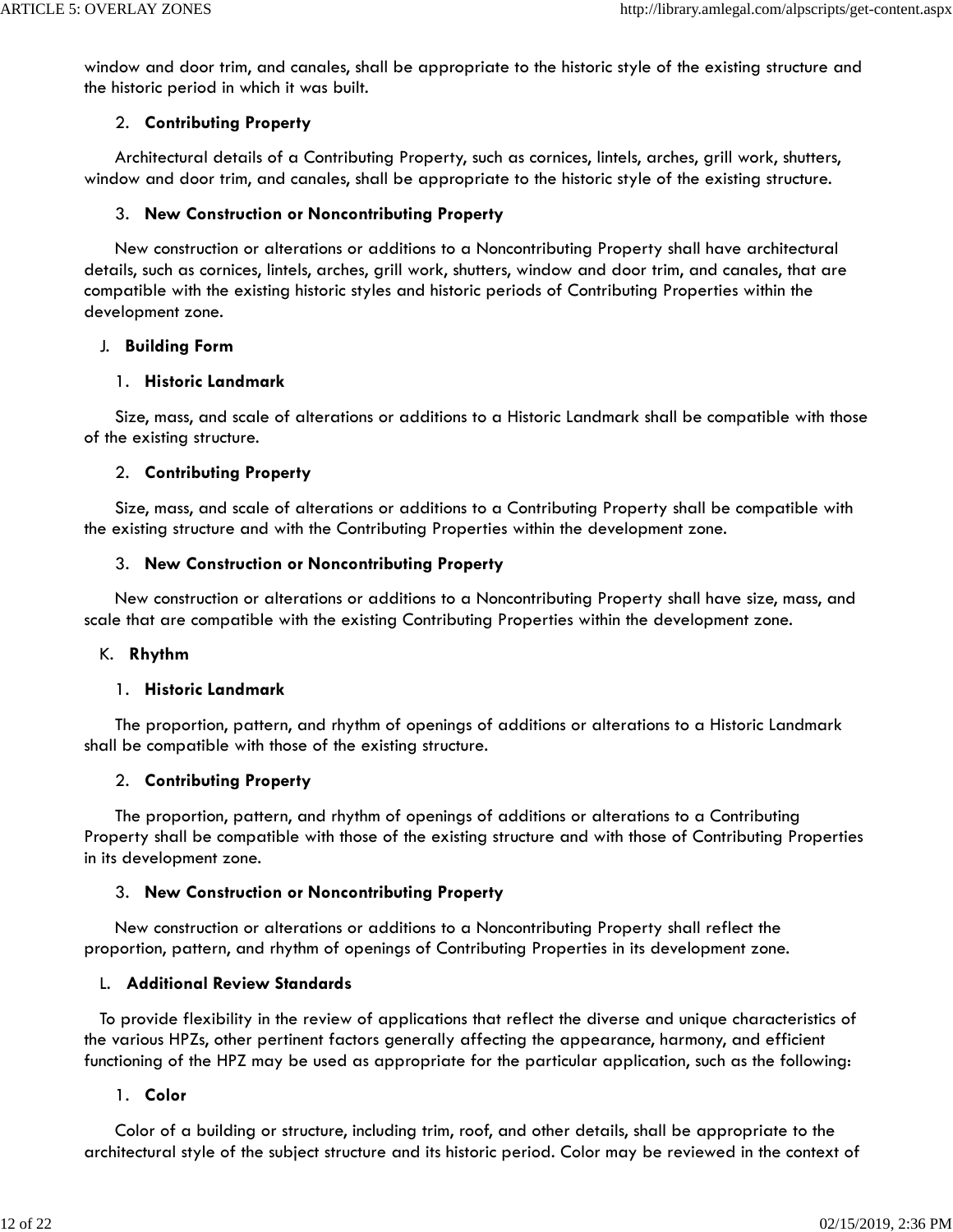a required HPZ review; painting alone shall not be considered through an HPZ review.

#### 2. **Landscaping**

 Plantings and other ornamental features shall reflect the historic period of the subject structure. Landscaping may be reviewed in the context of a required HPZ review; landscaping alone shall not be considered through an HPZ review.

#### 3. **Enclosures**

 Fences, walls, or other physical features used to enclose open space or provide privacy shall be compatible with the architectural style of the subject structure and with Contributing Properties within the development zone and shall reflect the historic period of the HPZ.

#### 4. **Utilities**

 New aboveground power and telephone line installation and new utility connections shall be reviewed for appropriateness and compatibility, especially the use of electric utility boxes on front facades.

#### M. **Signs**

 The appearance, color, size, position, method of attachment, texture of materials, and design of signs within an HPZ shall be in keeping with the collective characteristics of the structures located within the appropriate development zone. Signs allowed in the underlying land usezone shall be further regulated by Chapter 3, *Signs*, of the Tucson Code. The signs allowed in the underlying land usezone are further limited as follows (see Figure 5.8-C):

1. Off-site signs are not permitted;

 2. Business signs are limited to one sign only for each street frontage per premises. Businesses having frontage on more than two streets are allowed a total of three signs. Businesses are limited to one freestanding signs per premises;

3. The maximum area of a sign is eight square feet;

 4. Signs shall not extend above the top of the nearest facade, eaves, or fire wall of a building or structure;

 5. Design and materials of signs. Visible bulbs, not exceeding 20 watts per bulb, are allowed. Bulbs within fixtures are not limited in wattage. Neon tubing may be allowed on commercially zoned properties, where historically appropriate. Clear plexiglas and acrylic, when used as a substitute for glass, is allowed; otherwise, plastics are not allowed. Luminous paints are not allowed;

 6. Buildings and signs within the HPZ may be illuminated by remote light sources, provided that these light sources are shielded to protect adjacent properties; and,

 7. The applicant may apply for a variance from these standards where it can be shown that the proposed sign is consistent with the purpose and intent of the HPZ and is historically authentic.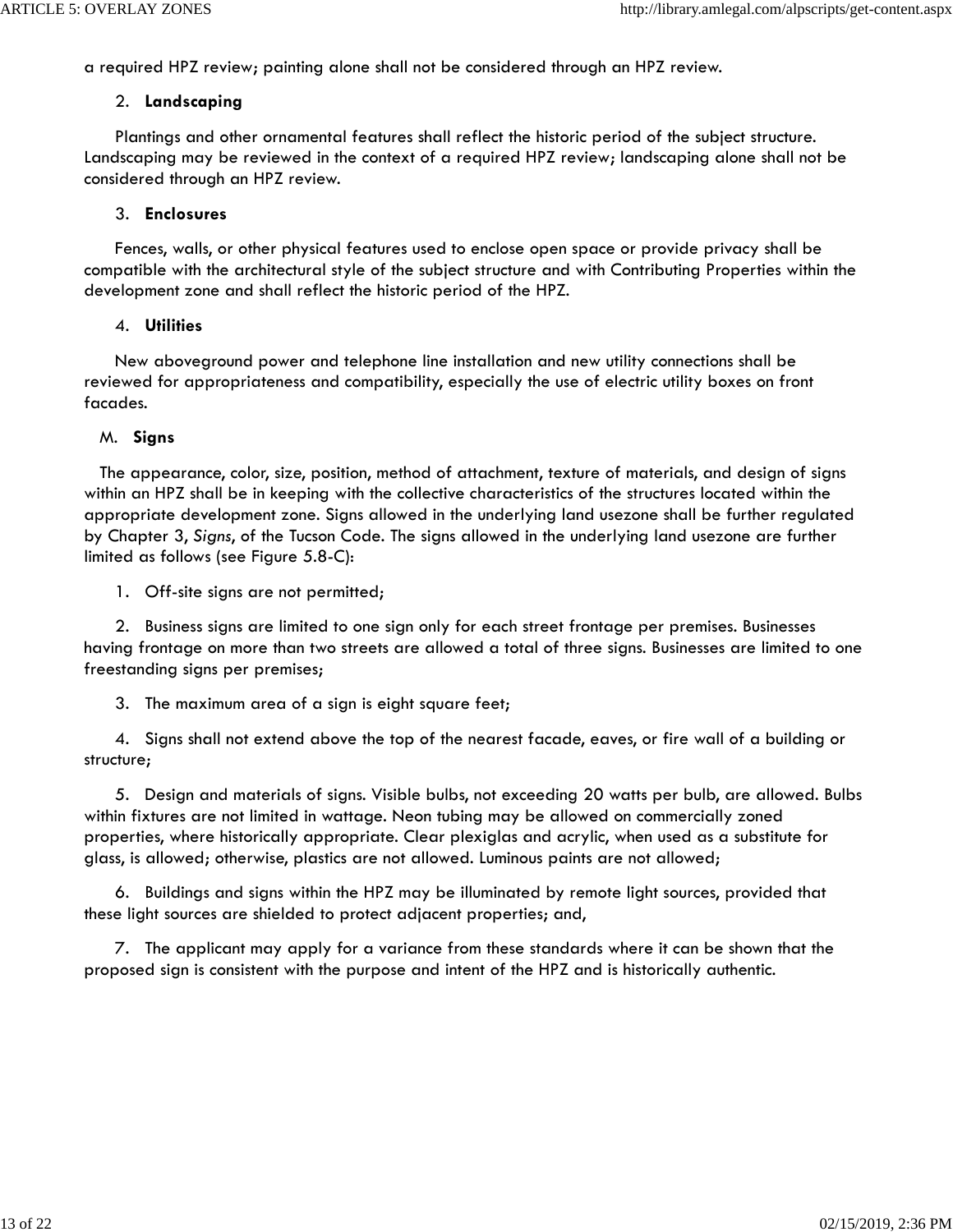

**Figure 5.8-C: Signs**

# N. **Motor Vehicle and Bicycle Parking Areas**

 Parking in accordance with Section 7.4, *Motor Vehicle and Bicycle Parking*, is required. Parking may be provided on- or off-site with zoning that allows parking as a principal use . Off-site parking spaces for uses within the HPZ shall not be located more than 600 feet, within the same or another block , from the land use the spaces serve, except within the boundaries of the El Presidio HPZ where required parking spaces may be provided not more than 600 feet beyond the HPZ boundary (See Figure 5.8-D). All new or modified vehicular use areas within the HPZ shall be landscaped and screened as required by Section 7.6, *Landscaping and Screening Standards*, using compatible structural and plant materials.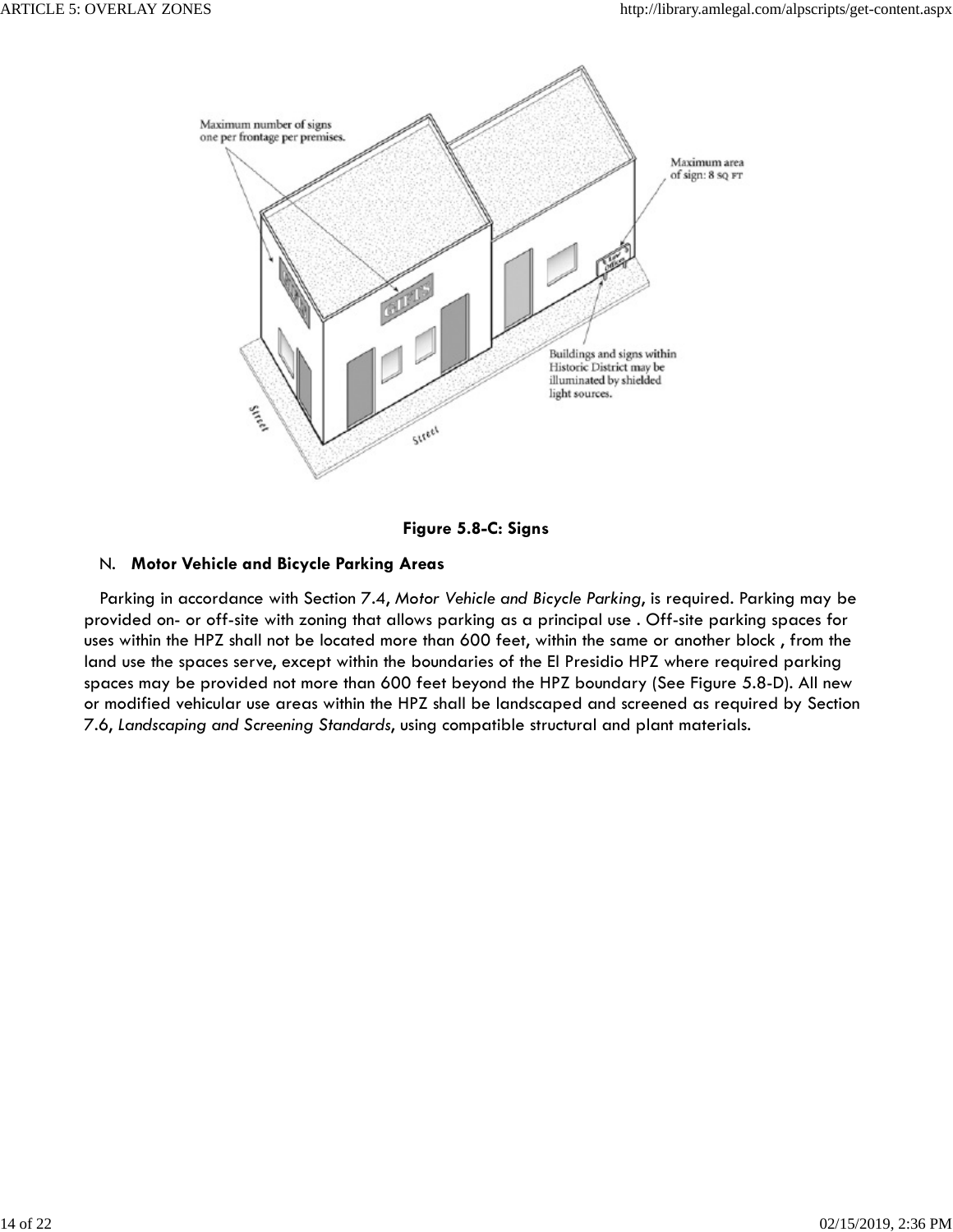

Required parking for uses located within the boundaries of the El Presidio Historic District may be provided not more than 600 FT beyond the historic district boundary, on properties zoned to allow parking.

### **Figure 5.8-D: Parking Areas**

(Am. Ord. 11150, 3/18/2014)

### **5.8.10. DEMOLITION REVIEW REQUIRED**

 It is the intent of this section to preserve the historic and architectural resources within the HPZ and the Rio Nuevo District (RND) in their original appearance, setting, and placement. Demolition of a historic property can cause an irreplaceable loss to the quality and character of the City of Tucson. However, it is recognized that there can be circumstances beyond the control of a property owner that may result in the necessary demolition of a structure within the HPZ or RND. These circumstances include a building that constitutes an imminent safety hazard, involves a resource whose loss does not diminish or adversely affect the integrity of the HPZ, or prevents a reasonable economic use of the property. A proposed change of use is not considered in the analysis of reasonable economic use.

 No demolition permit shall be issued by the City for demolition or relocation of all or any part of a structure, site, sign, or Historic Landmark that would affect its exterior appearance within the HPZ before review and approval occurs. Review is required under the following procedures.

#### A. **Emergency Demolition**

 If the Building Official determines a structure to be an imminent hazard to public safety and repairs would be impractical, emergency demolition procedures are conducted in accordance with Chapter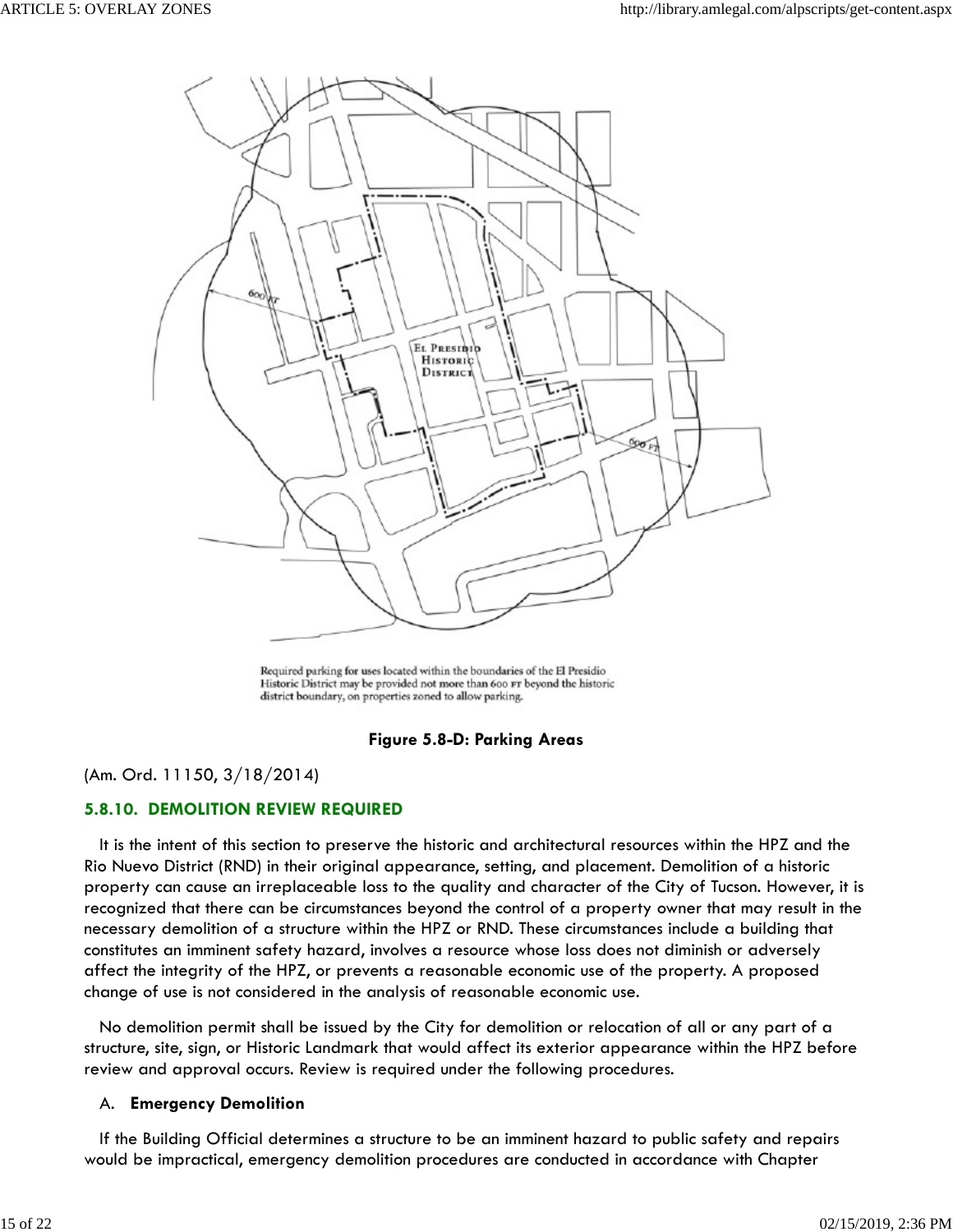16-66, *Historic Structures*, of the Tucson Code.

### B. **Intrusions and Noncontributing, Nonhistoric Structures**

 For structures designated as intrusions or noncontributing, nonhistoric properties in HPZs, the PDSD Director shall consult with the appropriate HPZ Advisory Board and the Tucson-Pima County Historical Commission Plans Review Subcommittee to ensure that the structure is properly classified at the time of the request for demolition. If the structure is an intrusion or noncontributing, nonhistoric, no further review shall be required. If the PDSD Director determines that the structure has not been properly designated, the PDSD Director may delay the issuance of the permit until the proper designation is determined by the Zoning Administrator or may proceed with the appropriate review process as if the designation had been changed.

### C. **Independent Portions of Structures**

 A request may be made for the demolition of a portion of a structure if the demolition will not adversely affect the historical character of the property. For portions that may be independently designated as intrusions or noncontributing, nonhistoric elements, the PDSD Director shall consult with the HPZ Advisory Board or the Tucson-Pima County Historical Commission Plans Review Subcommittee to ensure that the portion of the structure has been properly classified and that demolition will not have any adverse impact on the contributing or historic character of the property. If the portion of a structure is designated under this section as an intrusion or nonhistoric element, no further review is required. At least four days prior to issuance of a demolition permit, the PDSD Director shall notify the applicant, the appropriate HPZ Advisory Board and the Tucson-Pima County Historical Commission Plans Review Subcommittee of the decision. A decision by the PDSD Director may be appealed by the HPZ Advisory Board or the Tucson-Pima County Historical Commission Plans Review Subcommittee to the Zoning Examiner within three days of the effective date of the decision.

### D. **Contributing Properties, Nonhistoric**

 Review by staff, the applicable HPZ Advisory Board, and the Tucson-Pima County Historical Commission is required before a decision is made by the PDSD Director. The procedure for review shall be in accordance with Section 3.3.4, *50' Notice Procedure*. The appropriate HPZ Advisory Board and the Tucson-Pima County Historical Commission Plans Review Subcommittee are parties of record for the purpose of determining notice and the right to appeal the decision. The standards used to make this decision are as follows:

 1. The structure or site is of no historic or architectural value or significance and does not contribute to the historic value of the property;

 2. Loss of the structure would not adversely affect the integrity of the HPZ or the historic, architectural, or aesthetic relationship to adjacent properties, and its demolition would be inconsequential to the historic preservation needs of the area;

 3. Whether there are definite plans for reuse of the property if the proposed demolition is carried out and what effect such plans will have on the architectural, cultural, historic, archaeological, social, aesthetic, or environmental character of the surrounding area as well as the economic impact of the new development; and,

 4. Whether reasonable measures can be taken to save the building, object, site, structure, or cluster from further deterioration, collapse, arson, vandalism, or neglect.

### E. **Historic Contributing Properties and Historic Landmarks**

 Approval for the demolition of historic landmarks, demolition of structures on Contributing Historic Properties in HPZs, and demolition of structures listed in the National Register of Historic Places or the Arizona Register of Historic Places in the Rio Nuevo District (RND) is determined by the Mayor and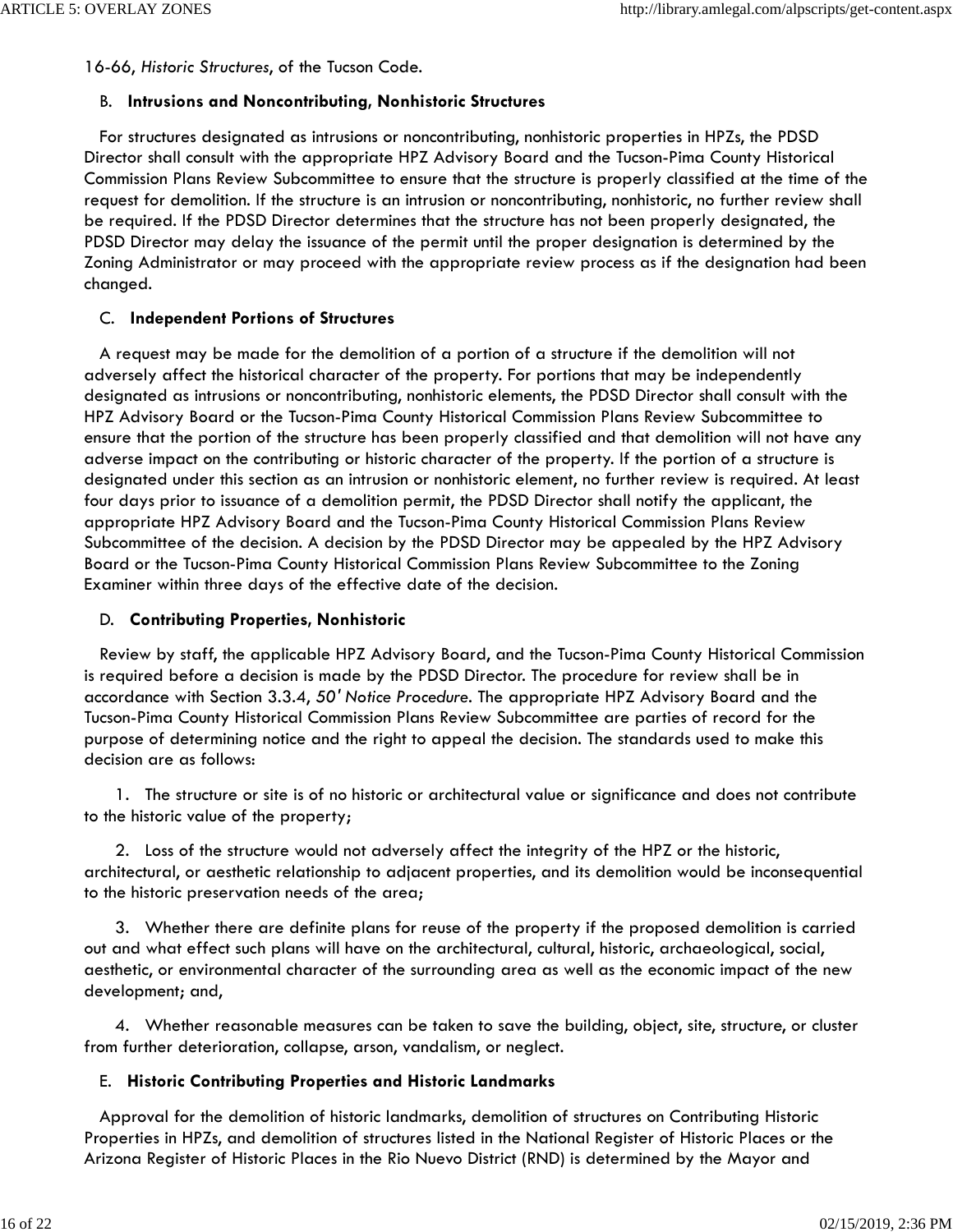Council. The criterion used to make this decision is that the owner of the structure would be subject to reasonable economic use if the building were not demolished. The procedure for approval is required below.

### 1. **Application**

 Submittal of an application shall be in accordance with the applicable provisions of Section 2-06.0.0, *Development Package*, in the Administrative Manual.

## 2. **Reasonable Economic Use**

 When reasonable economic use of the property is prevented due to the effect of this ordinance, the owner has to prove that reasonable use of the property cannot be made. The public benefits obtained from retaining the historic resource are analyzed and duly considered by the PDSD Director, the applicable HPZ Advisory Board, and the Tucson-Pima County Historical Commission Plans Review Subcommittee. The owner shall submit the following information by affidavit to the PDSD Director for transmittal to the review bodies for evaluation and recommendation:

a. Except as provided in Section 5.8.10.E.2.a(10), for all property:

 (1) The assessed value of the land and improvements thereon according to the two most recent assessments;

(2) Real estate taxes for the previous two years;

 (3) The date of purchase of the property or other means of acquisition of title, such as by gift or inheritance;

(4) Annual debt service, if any, for the previous two years;

 (5) All appraisals obtained within the previous two years by the owner or applicant in connection with the purchase, financing, ensuring, or ownership of property;

(6) Any listing of the property for sale or rent, price asked, and offers received, if any;

(7) Any consideration by the owner as to profitable adaptive uses for the property;

 (8) The current fair market value of the property as determined by at least two independent appraisals; and,

(9) An estimate of rehabilitation cost to restore the structure to active use.

 (10) Exceptions. When a property owner is financially unable to meet the standards set forth in this subsection, the PDSD Director may waive some or all of the standards and/or request substitute information that a property owner may obtain without incurring any costs. An applicant may request a waiver of one or more of the submittal requirements based on the specific nature of the case. The PDSD Director, who may consult with the Tucson-Pima County Historical Commission, shall make a determination on the waiver request. If a determination cannot be made based on information submitted and an appraisal has not been provided, the PDSD Director shall request that an appraisal be made by the City.

 b. In addition to the requirements in Section 5.8.10.E.2.a, owners of income-producing property shall submit the following:

(1) Annual gross income from the property for the previous two years;

 (2) Itemized operating and maintenance expenses for the previous two years, including proof that adequate and competent management procedures were followed;

(3) Annual cash flow, if any, for the previous two years; and,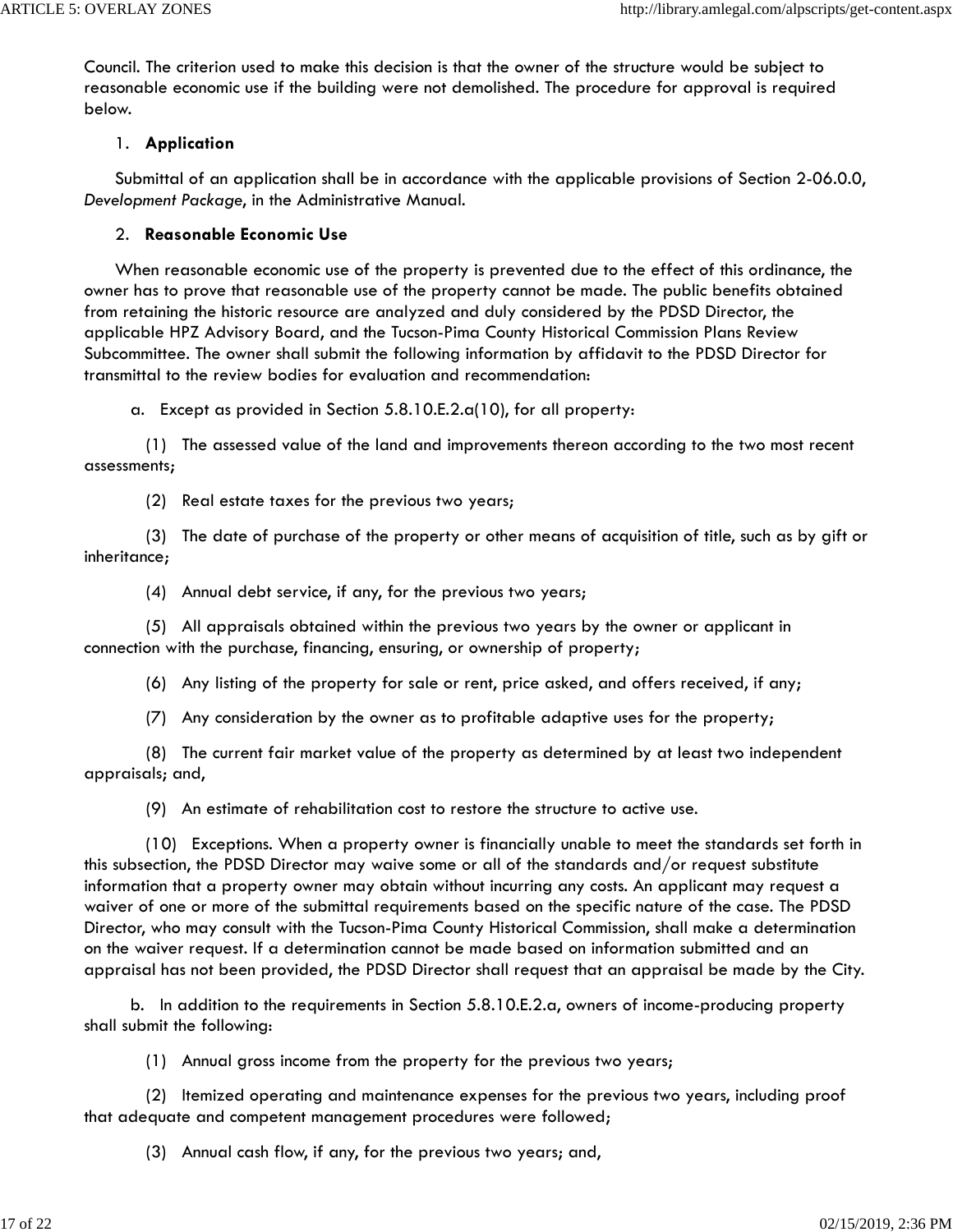(4) Proof that efforts have been made by the owner to obtain a reasonable return on investment based on previous service.

## 3. **Negotiations Prior to Decisions on Demolition Applications**

 a. The application is scheduled for a public hearing with the Mayor and Council no sooner than 90 days from the date the application is accepted. During this time period, City staff shall discuss the proposed demolition with the property owner and other City officials to see if an alternative to demolition can be found before a formal consideration of the application by the Mayor and Council. The PDSD Director shall analyze alternatives to demolition and request, from other City departments or agencies, information necessary for this analysis.

 b. If within this 90 day period either one of the following two events occurs, the Mayor and Council may defer hearing the application for six months, and it is considered to have been withdrawn by the applicant during such six-month period:

(1) The owner enters into a binding contract for the sale of the property; or,

 (2) The City of Tucson acquires the property by available legal process for rehabilitation or reuse by the City or other disposition with appropriate preservation restrictions.

 c. If within the 90-day period neither of the two events summarized above occurs, a public hearing with the Mayor and Council on the demolition application shall be scheduled on the next available agenda.

## 4. **Review of Application**

 The Tucson-Pima County Historical Commission and the HPZ Advisory Board review demolition applications. Within five days after acceptance of the application, staff transmits one copy of the accepted site plan to the appropriate HPZ Advisory Board and one copy to the Tucson-Pima County Historical Commission Plans Review Subcommittee for review and recommendation. The HPZ Advisory Board may forward a recommendation to the Tucson-Pima County Historical Commission and the PDSD Director within 22 days after acceptance of the application. The Tucson-Pima County Historical Commission shall forward a recommendation to the PDSD Director and the HPZ Advisory Board within 31 days after acceptance of the application.

### 5. **Recommendations**

 The recommendations of the PDSD Director, the Tucson-Pima County Historical Commission, and the appropriate HPZ Advisory Board shall be forwarded to the Mayor and Council for consideration.

# 6. **Mayor and Council Public Hearing**

 The Mayor and Council consider the application in a public hearing. Mailed notice and published notice shall be provided not less than 15 days prior to the public hearing. Notice shall be mailed to property owners within 300 feet of the site, neighborhood associations within one mile of the site, the applicable HPZ Advisory Board, and the Tucson-Pima County Historical Commission.

# 7. **Mayor and Council Decision**

 The Mayor and Council decide whether to approve an application to demolish a Historic Landmark or historic Contributing Property. To approve the application, the Mayor and Council shall find that the owner will not have a reasonable economic use of the property if a demolition permit is not approved. An approval is subject to the following:

 a. The applicant shall seek approval of replacement plans prior to receiving a demolition permit and all other necessary permits. Replacement plans for this purpose shall include, but shall not be restricted to, project concept, preliminary elevations, site plans, and dimensional schematic design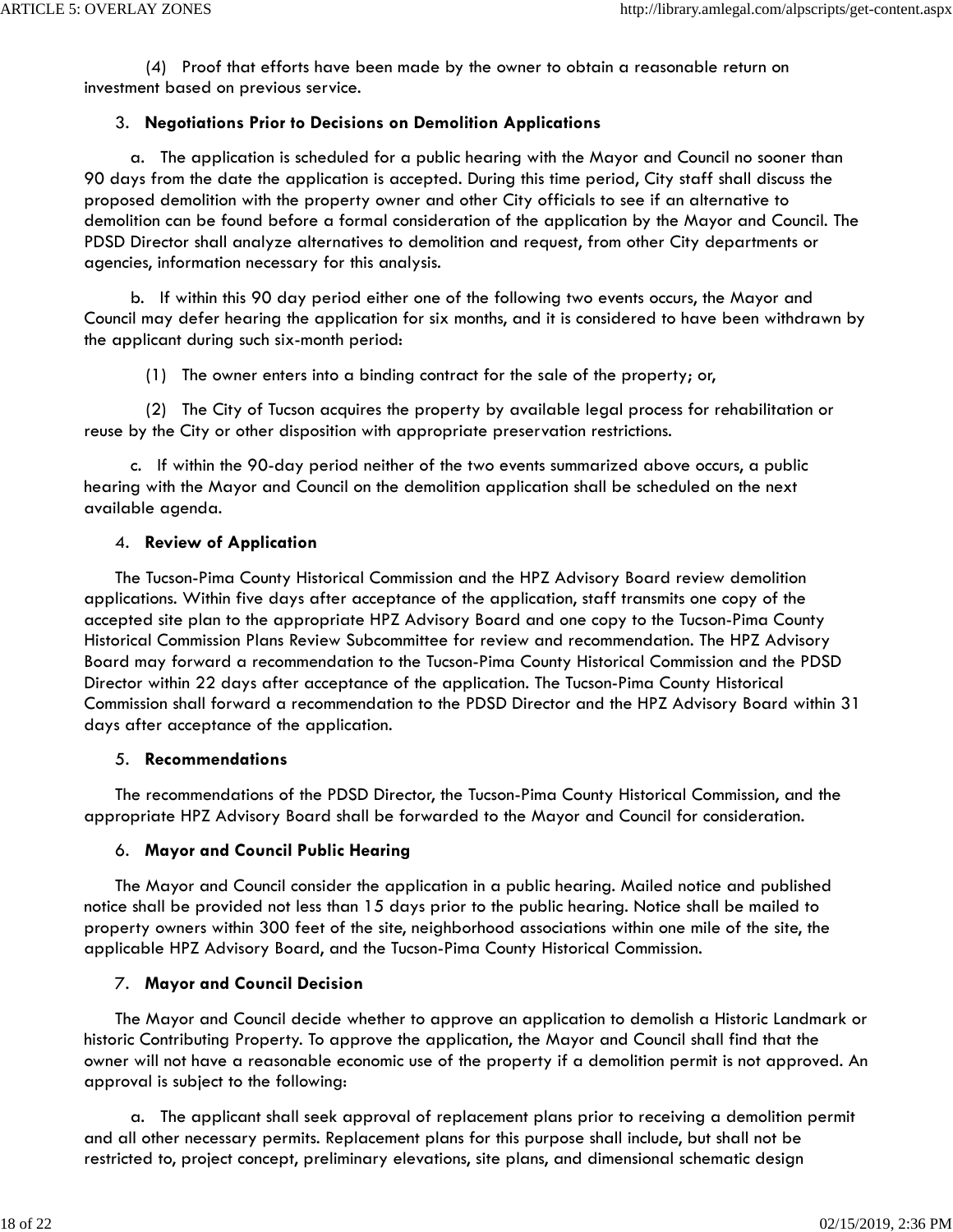drawings that are reviewed in accordance with Section 3.3.3, *PDSD Director Approval Procedure*;

 b. A demolition permit shall be issued concurrently with the building permit for replacement following submittal by the applicant of proof of financial ability to complete the replacement project;

 c. A decision on a demolition application shall result in the administrative closure of the case file by staff. A decision on a demolition application applies to the property; and,

 d. Reapplication for demolition permits for a structure that was previously denied for demolition cannot be submitted to the City for three years from the date of the Mayor and Council decision. A change in property ownership is not considered a basis for reapplication. Substantially new conditions, as determined by the PDSD Director in consultation with the HPZ Advisory Board and the Tucson-Pima County Historical Commission, is a basis for earlier reapplication.

#### 8. **Provisions for Vacant Lots and Areas After Demolition**

 a. When a site, sign, Historic Landmark, or structure is demolished and the area left vacant, the area shall be maintained in a clean and inoffensive manner.

 b. When a structure is demolished and the area is converted to another use not requiring buildings, such as a parking lot, the area shall be buffered by landscaping and walls or fences that comply with Section 7.6, *Landscaping and Screening*, and generally conform to the character of the other buildings and structures located within its development zone . The site plan required as part of the review procedure shall indicate how the landscaping and screening will be accomplished.

#### 9. **Penalties and Remedies for Unauthorized Demolition; Notice of Entry of Judgment**

 In addition to the general remedies authorized by Sections 10.4.1 through 10.4.3, any property owner, individual, company, or person, as defined in Tucson Code Section 1-2(16), who causes a structure, site, or Historic Landmark located within a HPZ to be demolished, without following procedures as established in this section, are subject to the following:

#### a. A mandatory fine of:

 (1) Not less than \$250 nor more than \$1,000 per violation for demolition of an accessory structure that is a Noncontributing Property, or not less than \$1,500 nor more than \$2,500 per violation for demolition of a principal structure or site that is a Noncontributing Property; or,

 (2) Not less than \$2,000 nor more than \$2,500 per violation for demolition of a Historic Landmark or Contributing Property.

 b. In addition to any fine imposed in accordance with Section 5.8.10.E.9.a, the PDSD Director shall, upon finalization of judgment:

 (1) Issue a formal complaint with the Arizona State Registrar of Contractors against any contractor or company involved with an unauthorized demolition; and,

 (2) Issue a formal notification of the violation to the State Historic Preservation Office regarding the unauthorized demolition of any structure, site, or Historic Landmark.

 c. In addition to any fine imposed in accordance with Section 5.8.10.E.9.a, one of the following shall be imposed as a penalty or remedy:

 (1) Reconstruction or restoration of a Contributing Property or a Historic Landmark to its appearance prior to the violation;

 (2) Prohibition or restriction of building permits for new construction on the site for not more than seven years, but not less than 30 days, for a Noncontributing Property or two years for a Contributing Property or Historic Landmark and prohibition or restriction of permits involving work in the public right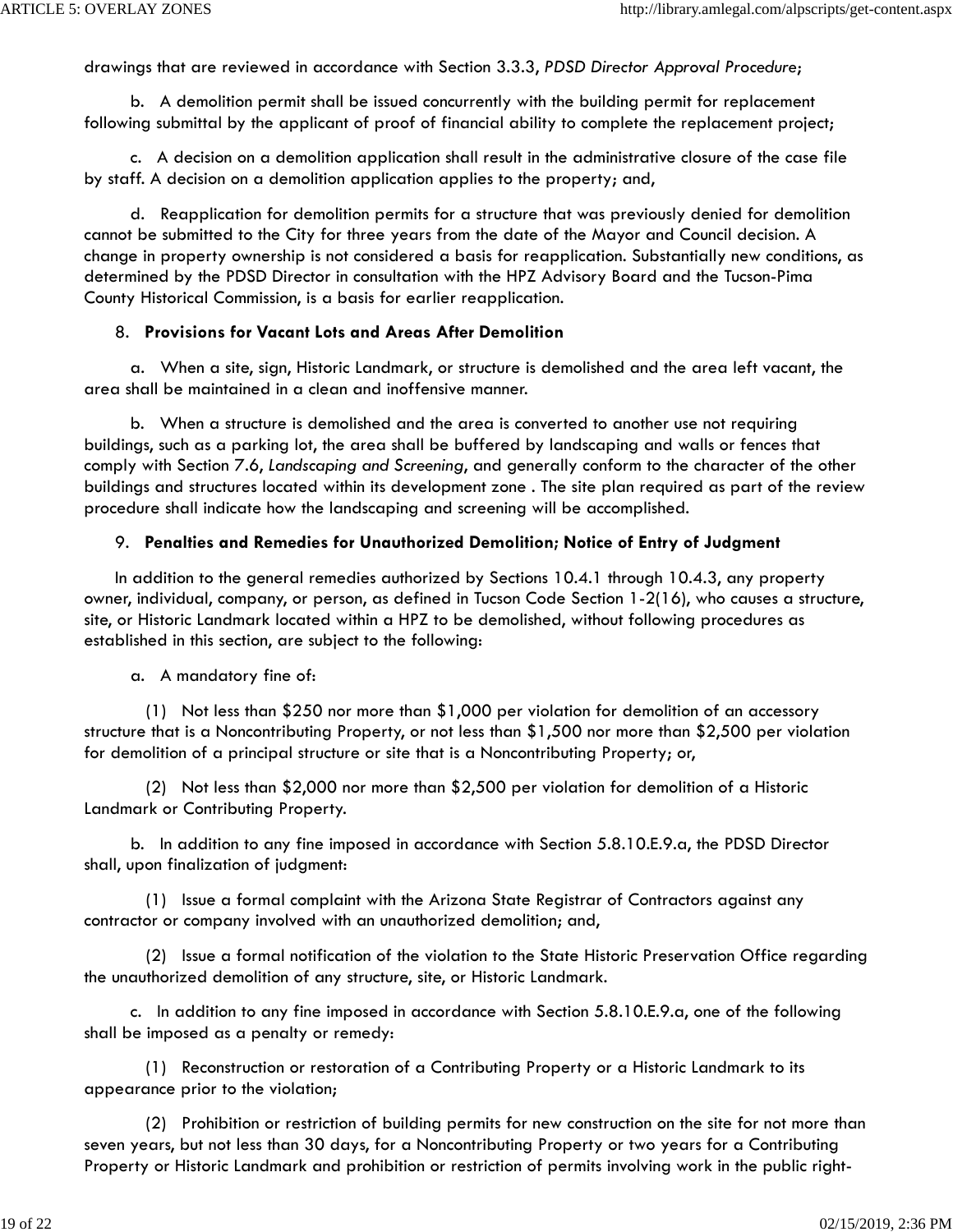of-way for not more than seven years, but not less than 30 days, for a Noncontributing Property or two years for a Contributing Property or Historic Landmark; or,

 (3) Upon finalization of judgment setting forth a remedy as provided in Sections 5.8.10.E.9.a and .b, the PDSD Director or designate shall file the judgment in the office of the Pima County Recorder and Assessor's Office.

 d. The following factors are considered when imposing any penalty or remedy in accordance with Section 5.8.10.E.9.c(1) and (2):

 (1) Whether the structure, site, or Historic Landmark is one of the last remaining examples of its kind in the neighborhood, City, or region;

 (2) Whether there exists sufficient documentation, plans, or other data so as to make reconstruction feasible;

 (3) The age of the original structure, site, or Historic Landmark and all subsequent additions and modifications;

 (4) The physical condition of the structure, site, or Historic Landmark immediately prior to its total or partial demolition;

(5) The amount of demolition sustained by the structure, site, or Historic Landmark;

 (6) Whether or not, had total or partial demolition occurred, the structure, site, or Historic Landmark could have been put into a reasonable economic use either prior to or after rehabilitation;

 (7) Whether the structure, site, or Historic Landmark was eligible for inclusion on the National Register of Historic Places immediately prior to its total or partial demolition;

 (8) Whether the structure, site, or Historic Landmark is included on the National Register of Historic Places; or,

 (9) Whether the responsible party has a legal or equitable interest in the structure, site, or Historic Landmark.

(Am. Ord. 11150, 3/18/2014)

## **5.8.11. MAINTENANCE**

 A. Maintenance of historic resources is important for property owners to maintain property values and for the cultural and aesthetic value to the community. Maintaining historic structures and sites preserves the special sense of place that encourages tourism and further investment in historic areas.

 B. All historic resources shall be preserved against decay and deterioration and kept in a state of good repair and free from certain structural defects. The purpose of this section is to prevent an owner or other person having legal custody and control over a property from facilitating the demolition of a historic resource by neglecting it or permitting damage to it by weather or vandalism.

 C. Consistent with all other state and City codes requiring that buildings and structures be kept in good repair, the owner or other person having legal custody and control over a property shall maintain such buildings or structures in the same or better condition than that indicated in the most recently available inventory for the HPZ in which the property is located. The following defects shall be indicators of a need for repair:

 1. Building elements are in a condition that they may fall and injure members of the general public or damage other property;

2. Deteriorated or inadequate foundation;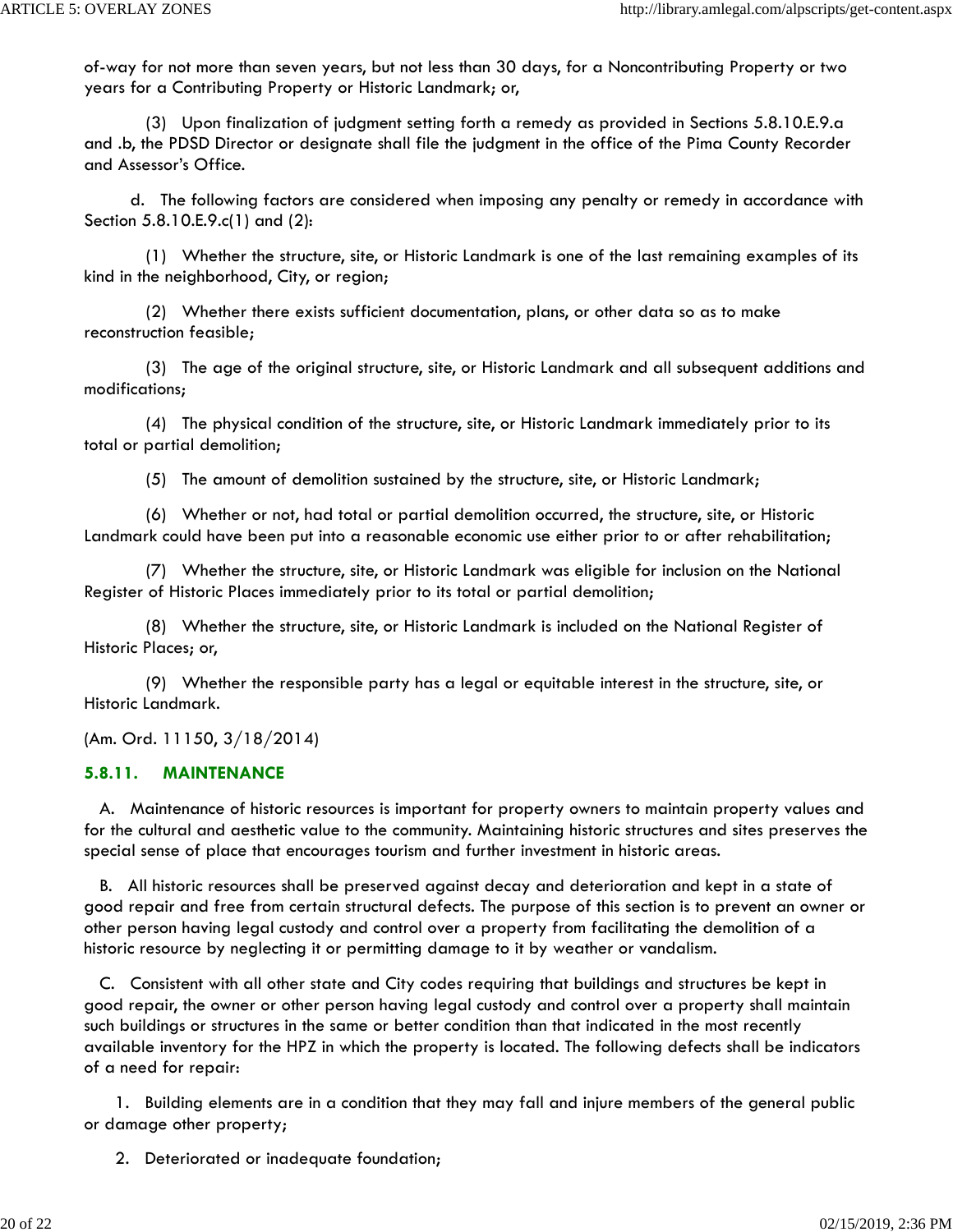3. Defective or deteriorated flooring;

 4. Walls, partitions, or other vertical support members that split, lean, list, or buckle due to defective material or deterioration;

 5. Ceilings, roofs, ceiling and roof support members, or other horizontal members that sag, split, or buckle due to defective materials or deterioration;

6. Fireplaces or chimneys that list, bulge, or settle due to defective material or deterioration;

7. Deteriorated, crumbling, or loose exterior plaster;

 8. Deteriorated or ineffective waterproofing of exterior walls, roofs, foundations, or floors, including broken windows or doors;

 9. Defective or lack of weather protection for exterior wall coverings, including lack of paint, or weathering due to lack of paint or other protective covering; or,

 10. Any fault, defect, or deterioration in the building that renders the same structurally unsafe or not properly watertight.

 D. If the Tucson-Pima County Historical Commission has reason to believe that a property is being neglected and subject to damage from weather or vandalism, the Tucson-Pima County Historical Commission shall so advise City staff. Staff shall meet with the owner or other person having legal custody and control of the property and discuss ways to improve the condition of the property and shall assist those persons with an economic hardship in obtaining financial resources to accomplish such improvements. If there is no subsequent attempt, or insufficient effort is made, to correct any noted conditions after such meeting by the owner or other such person having legal custody and control, the Tucson-Pima County Historical Commission may make a formal request that the Building Official take action to require corrections of defects in the subject building or structure so that it is preserved in accordance with the purposes of this section. The Building Official may also require the property owner to remedy any defect or deterioration that constitutes a threat to the public health, safety, and welfare in accordance with the authority vested in him by the adopted building codes and neighborhood preservation ordinances. Deterioration caused by deliberate neglect of maintenance or repairs are not considered valid grounds for the approval of a demolition permit application.

E. Vacant properties shall be maintained in a clean and orderly state.

(Am. Ord. 11127, 11/6/2013; Am. Ord. 11150, 3/18/2014)

### **5.8.12. PENDING HISTORIC PRESERVATION ZONES**

#### A. **Purpose**

 It is the purpose of this section to preserve structures of historic or architectural significance, but it is recognized that all areas of significance cannot be identified, analyzed, and designated at one time. However, it is important to protect properties with potentially qualifying buildings from inappropriate demolitions until review and hearings can be completed for possible HPZ designation.

### B. **Applicability**

 The following process is established for the review of proposed demolitions of structures that are located in areas of the City where the Mayor and Council have initiated the process of HPZ formation and imposed interim standards:

 1. These procedures apply to any building or structure located within an area of an application for an HPZ between such time the Mayor and Council either initiate the establishment of an HPZ or enact an ordinance to apply these standards and the time action is taken on the application by the Mayor and